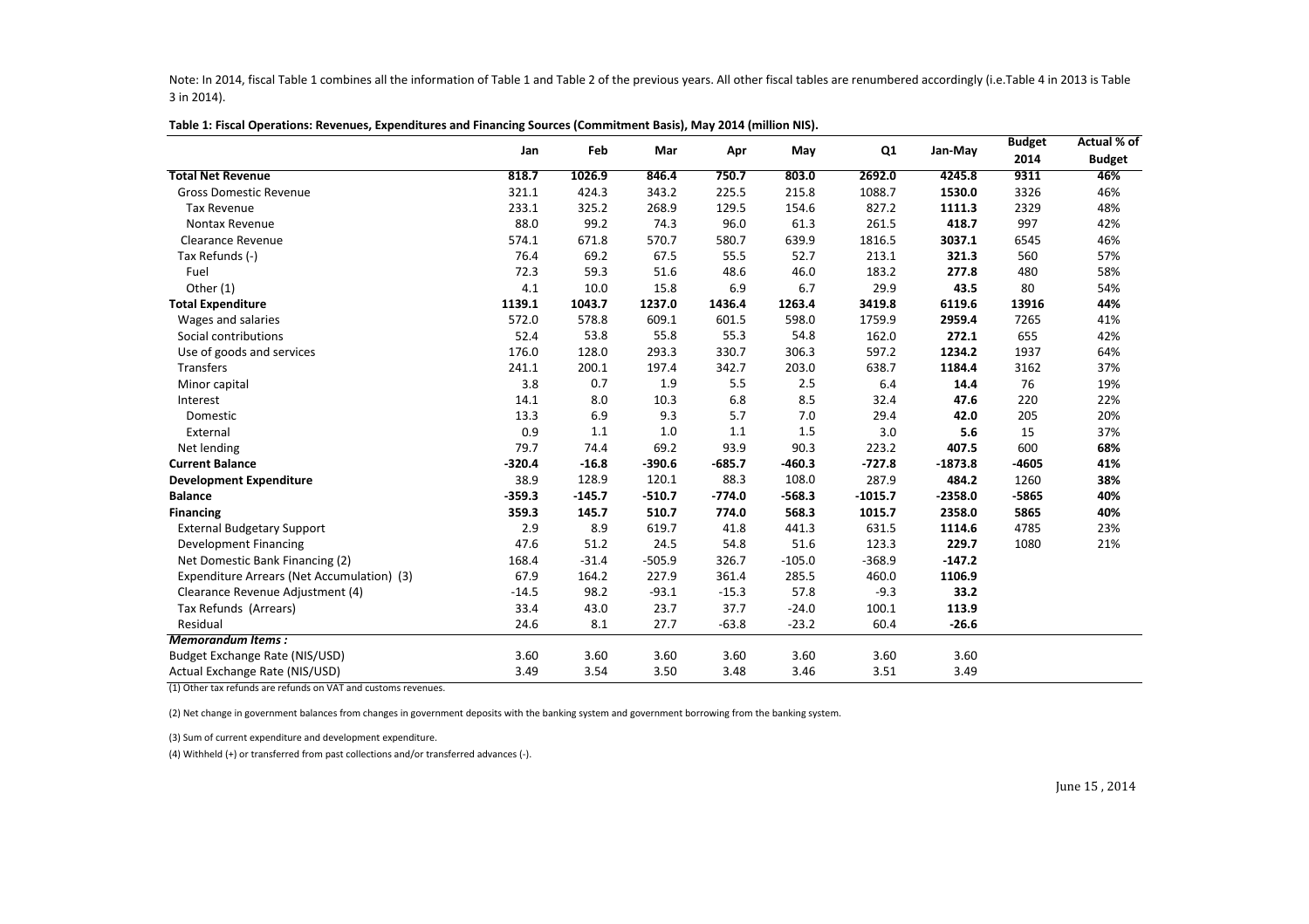|                                   | Feb<br>Jan<br>Mar<br>May<br>Apr | Q1      | Jan-May  | <b>Budget</b> | <b>Actual</b> as |          |           |         |             |
|-----------------------------------|---------------------------------|---------|----------|---------------|------------------|----------|-----------|---------|-------------|
|                                   |                                 |         |          |               |                  |          |           | 2014    | % of Budget |
| <b>Total Net Revenue</b>          | 866.6                           | 971.6   | 963.2    | 803.7         | 721.2            | 2801.5   | 4326.4    | 9311    | 46%         |
| <b>Gross Domestic Revenue</b>     | 321.1                           | 424.3   | 343.2    | 225.5         | 215.8            | 1088.7   | 1530.0    | 3326    | 46%         |
| Tax                               | 233.1                           | 325.2   | 268.9    | 129.5         | 154.6            | 827.2    | 1111.3    | 2329    | 48%         |
| Nontax                            | 88.0                            | 99.2    | 74.3     | 96.0          | 61.3             | 261.5    | 418.7     | 997     | 42%         |
| Clearance Revenue                 | 588.5                           | 573.5   | 663.7    | 596.0         | 582.1            | 1825.8   | 3003.8    | 6545    | 46%         |
| Tax Refunds (-)                   | 43.0                            | 26.2    | 43.7     | 17.8          | 76.7             | 113.0    | 207.4     | 560     | 37%         |
| Fuel                              | 43.0                            | 24.0    | 42.0     | 15.0          | 70.0             | 109.0    | 194.0     | 480     | 40%         |
| Other                             | 0.0                             | 2.2     | 1.7      | 2.8           | 6.7              | 4.0      | 13.4      | 80      | 17%         |
| <b>Total Expenditure</b>          | 1076.0                          | 905.3   | 1049.8   | 1108.3        | 1037.5           | 3031.1   | 5176.9    | 13916   | 37%         |
| Wages and salaries                | 528.3                           | 531.2   | 556.1    | 551.3         | 551.7            | 1615.6   | 2718.6    | 7265    | 37%         |
| Social contributions              | 0.0                             | 0.0     | 0.0      | 0.0           | 0.0              | 0.0      | 0.0       | 655     | 0%          |
| Use of goods and services         | 146.6                           | 107.9   | 221.9    | 131.3         | 180.4            | 476.5    | 788.2     | 1937    | 41%         |
| Transfers                         | 306.6                           | 188.4   | 189.6    | 315.5         | 198.7            | 684.6    | 1198.8    | 3162    | 38%         |
| Minor capital                     | 3.8                             | 0.2     | 1.6      | 2.2           | 2.5              | 5.6      | 10.3      | 76      | 14%         |
| Interest                          | 11.0                            | 3.2     | 11.4     | 14.0          | 13.9             | 25.6     | 53.5      | 220     | 24%         |
| Domestic                          | 10.6                            | 1.9     | 9.3      | 13.6          | 12.3             | 21.8     | 47.7      | 205     | 23%         |
| External                          | 0.4                             | 1.3     | 2.1      | 0.4           | $1.6\,$          | 3.8      | 5.8       | 15      | 38%         |
| Net lending                       | 79.7                            | 74.4    | 69.2     | 93.9          | 90.3             | 223.2    | 407.5     | 600     | 68%         |
| <b>Current Balance</b>            | $-209.4$                        | 66.3    | $-86.6$  | $-304.6$      | $-316.3$         | $-229.6$ | $-850.5$  | $-4605$ | 18%         |
| <b>Development Expenditures</b>   | 34.1                            | 103.1   | 79.4     | 55.0          | 48.4             | 216.6    | 320.0     | 1260    | 25%         |
| <b>Balance</b>                    | $-243.5$                        | $-36.8$ | $-166.0$ | $-359.6$      | $-364.7$         | $-446.3$ | $-1170.5$ | $-5865$ | 20%         |
| <b>Financing</b>                  | 243.5                           | 36.8    | 166.0    | 359.6         | 364.7            | 446.3    | 1170.5    | 5865    | 20%         |
| <b>External Budgetary Support</b> | 2.9                             | 8.9     | 619.7    | 41.8          | 441.3            | 631.5    | 1114.6    | 4785    | 23%         |
| <b>Development Financing</b>      | 47.6                            | 51.2    | 24.5     | 54.8          | 51.6             | 123.3    | 229.7     | 1080    | 21%         |
| Net Domestic Bank Financing (1)   | 168.4                           | $-31.4$ | $-505.9$ | 326.7         | $-105.0$         | $-368.9$ | $-147.2$  |         |             |
| Residual                          | 24.6                            | 8.1     | 27.7     | $-63.8$       | $-23.2$          | 60.4     | $-26.6$   |         |             |
| <b>Memorandum Items:</b>          |                                 |         |          |               |                  |          |           |         |             |
| Budget Exchange Rate (NIS/USD)    | 3.60                            | 3.60    | 3.60     | 3.60          | 3.60             | 3.60     | 3.60      | 3.60    |             |
| Actual Exchange Rate (NIS/USD)    | 3.49                            | 3.54    | 3.50     | 3.48          | 3.46             | 3.51     | 3.49      |         |             |

**Table 2: Fiscal Operations: Revenues, Expenditures and Financing Sources (Cash Basis), May 2014 (million NIS).**

(1) Net change in government balances from changes in government deposits with the banking system and government borrowing from the banking system.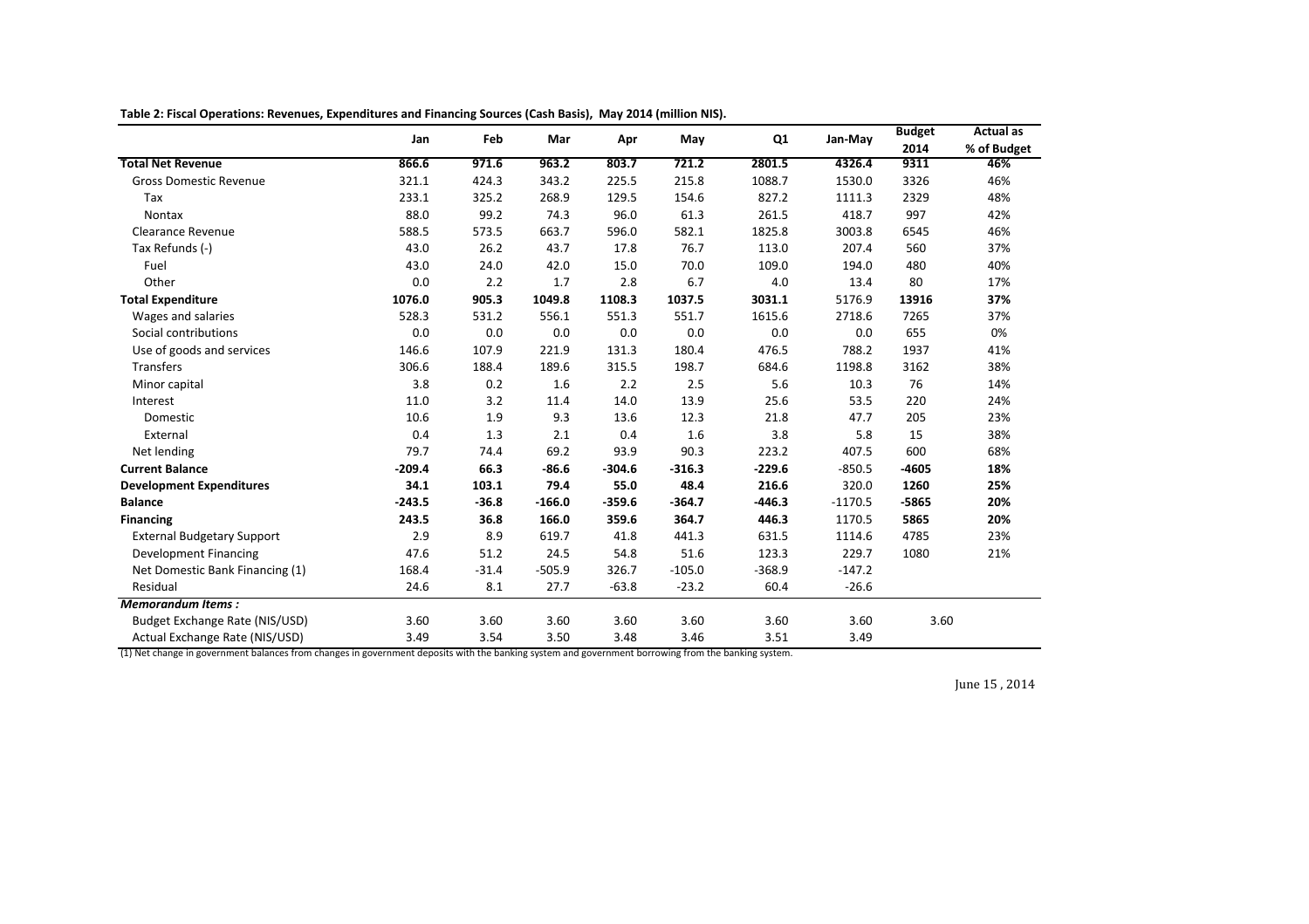**Table 3: Consolidated Statement on Fiscal Operations and Arrears, May 2014 (million NIS).**

| <b>Actual as</b> |  |
|------------------|--|
| % of Budget      |  |
| 46%              |  |
| 46%              |  |
| 46%              |  |
| 48%              |  |
| 42%              |  |
| 46%              |  |
|                  |  |
| 57%              |  |
| 44%              |  |
|                  |  |
|                  |  |
|                  |  |
|                  |  |
|                  |  |
|                  |  |
|                  |  |
|                  |  |
|                  |  |
| 41%              |  |
| 38%              |  |
|                  |  |
|                  |  |

|                                                   | Jan      | Feb      | Mar      | Apr      | May      | Q1        | Jan-May   | <b>Budget</b><br>2014 | <b>Actual</b><br>% of Bud |
|---------------------------------------------------|----------|----------|----------|----------|----------|-----------|-----------|-----------------------|---------------------------|
| <b>Total Net Revenue (Commitment Basis)</b>       | 818.7    | 1026.9   | 846.4    | 750.7    | 803.0    | 2692.0    | 4245.8    | 9311                  | 46%                       |
| <b>Total Net Revenue (Cash Basis)</b>             | 866.6    | 971.6    | 963.2    | 803.7    | 721.2    | 2801.5    | 4326.4    | 9311                  | 46%                       |
| <b>Gross Domestic Revenue (Commitment Basis)</b>  | 321.1    | 424.3    | 343.2    | 225.5    | 215.8    | 1088.7    | 1530.0    | 3326                  | 46%                       |
| Tax                                               | 233.1    | 325.2    | 268.9    | 129.5    | 154.6    | 827.2     | 1111.3    | 2329                  | 48%                       |
| Nontax                                            | 88.0     | 99.2     | 74.3     | 96.0     | 61.3     | 261.5     | 418.7     | 997                   | 42%                       |
| <b>Clearance Revenue (Accrued)</b>                | 574.1    | 671.8    | 570.7    | 580.7    | 639.9    | 1816.5    | 3037.1    | 6545                  | 46%                       |
| Clearance Revenue (Cash Basis)                    | 588.5    | 573.5    | 663.7    | 596.0    | 582.1    | 1825.8    | 3003.8    |                       |                           |
| Clearance Revenue Adjustment (1)                  | $-14.5$  | 98.2     | $-93.1$  | $-15.3$  | 57.8     | $-9.3$    | 33.2      |                       |                           |
| <b>Tax Refunds (Commitment Basis)</b>             | 76.4     | 69.2     | 67.5     | 55.5     | 52.7     | 213.1     | 321.3     | 560                   | 57%                       |
| Tax Refunds (Cash Basis)                          | 43.0     | 26.2     | 43.7     | 17.8     | 76.7     | 113.0     | 207.4     |                       |                           |
| Tax Refund (Arrears)                              | 33.4     | 43.0     | 23.7     | 37.7     | $-24.0$  | 100.1     | 113.9     |                       |                           |
| <b>Total Expenditure (Commitment Basis)</b>       | 1139.1   | 1043.7   | 1237.0   | 1436.4   | 1263.4   | 3419.8    | 6119.6    | 13916                 | 44%                       |
| <b>Total Expenditure (Cash Basis)</b>             | 1076.0   | 905.3    | 1049.8   | 1108.3   | 1037.5   | 3031.1    | 5176.9    |                       |                           |
| <b>Total Expenditure (Arrears)</b>                | 63.1     | 138.4    | 187.2    | 328.1    | 225.9    | 388.7     | 942.7     |                       |                           |
| Wages and salaries (arrears)                      | 43.6     | 47.6     | 53.0     | 50.2     | 46.3     | 144.3     | 240.8     |                       |                           |
| Social contributions (arrears)                    | 52.4     | 53.8     | 55.8     | 55.3     | 54.8     | 162.0     | 272.1     |                       |                           |
| Use of goods and services (arrears)               | 29.4     | 20.0     | 71.3     | 199.4    | 125.9    | 120.7     | 446.0     |                       |                           |
| Transfers (arrears)                               | $-65.4$  | 11.7     | 7.9      | 27.2     | 4.3      | $-45.9$   | $-14.4$   |                       |                           |
| Minor capital (arrears)                           | 0.0      | 0.5      | 0.3      | 3.3      | 0.0      | 0.8       | 4.1       |                       |                           |
| Interest (arrears)                                | 3.1      | 4.8      | $-1.2$   | $-7.2$   | $-5.4$   | 6.8       | $-5.9$    |                       |                           |
| Domestic (arrears)                                | 2.7      | 5.0      | $-0.1$   | $-7.9$   | $-5.4$   | 7.6       | $-5.7$    |                       |                           |
| External (arrears)                                | 0.5      | $-0.2$   | $-1.1$   | 0.7      | $-0.1$   | $-0.8$    | $-0.2$    |                       |                           |
| Net lending (arrears)                             | 0.0      | 0.0      | 0.0      | 0.0      | 0.0      | 0.0       | 0.0       |                       |                           |
| <b>Current Balance (Commitment Basis)</b>         | $-320.4$ | $-16.8$  | $-390.6$ | $-685.7$ | $-460.3$ | $-727.8$  | $-1873.8$ | $-4605$               | 41%                       |
| <b>Current Balance (Cash Basis)</b>               | $-209.4$ | 66.3     | $-86.6$  | $-304.6$ | $-316.3$ | $-229.6$  | $-850.5$  |                       |                           |
| <b>Development Expenditure (Commitment Basis)</b> | 38.9     | 128.9    | 120.1    | 88.3     | 108.0    | 287.9     | 484.2     | 1260                  | 38%                       |
| Development Expenditure (Cash Basis)              | 34.1     | 103.1    | 79.4     | 55.0     | 48.4     | 216.6     | 320.0     |                       |                           |
| Development Expenditure (Arrears)                 | 4.8      | 25.8     | 40.7     | 33.3     | 59.61    | 71.3      | 164.2     |                       |                           |
| <b>Balance (Commitment Basis)</b>                 | $-359.3$ | $-145.7$ | $-510.7$ | $-774.0$ | $-568.3$ | $-1015.7$ | $-2358.0$ | $-5865$               | 40%                       |
| <b>Balance (Cash Basis)</b>                       | -243.5   | $-36.8$  | $-166.0$ | $-359.6$ | $-364.7$ | $-446.3$  | $-1170.5$ |                       |                           |
| <b>Financing</b>                                  | 243.5    | 36.8     | 166.0    | 359.6    | 364.7    | 446.3     | 1170.5    | 5865                  | 20%                       |
| <b>External Budgetary Support</b>                 | 2.9      | 8.9      | 619.7    | 41.8     | 441.3    | 631.5     | 1114.6    | 4785                  | 23%                       |
| <b>Development Financing</b>                      | 47.6     | 51.2     | 24.5     | 54.8     | 51.6     | 123.3     | 229.7     | 1080                  | 21%                       |
| Net Domestic Bank Financing (2)                   | 168.4    | $-31.4$  | $-505.9$ | 326.7    | $-105.0$ | $-368.9$  | $-147.2$  |                       |                           |
| Residual                                          | 24.6     | 8.1      | 27.7     | $-63.8$  | $-23.2$  | 60.4      | $-26.6$   |                       |                           |
| <b>Memorandum Items:</b>                          |          |          |          |          |          |           |           |                       |                           |
| Total Arrears (million NIS) (3)                   | 101.4    | 207.1    | 251.7    | 399.1    | 261.5    | 560.2     | 1220.7    |                       |                           |
| Budget Exchange Rate (NIS/USD)                    | 3.60     | 3.60     | 3.60     | 3.60     | 3.60     | 3.60      | 3.60      | 3.60                  |                           |
| Actual Exchange Rate (NIS/USD)                    | 3.49     | 3.54     | 3.50     | 3.48     | 3.46     | 3.51      | 3.49      |                       |                           |

June 15 , 2014

(1) Withheld (+) or transferred from past collections and/or transferred advances (-).

(2) Net change in government balances from changes in government deposits with the banking system and government borrowing from the banking system.

(3) In categories of total expenditure, development expenditure and tax refunds.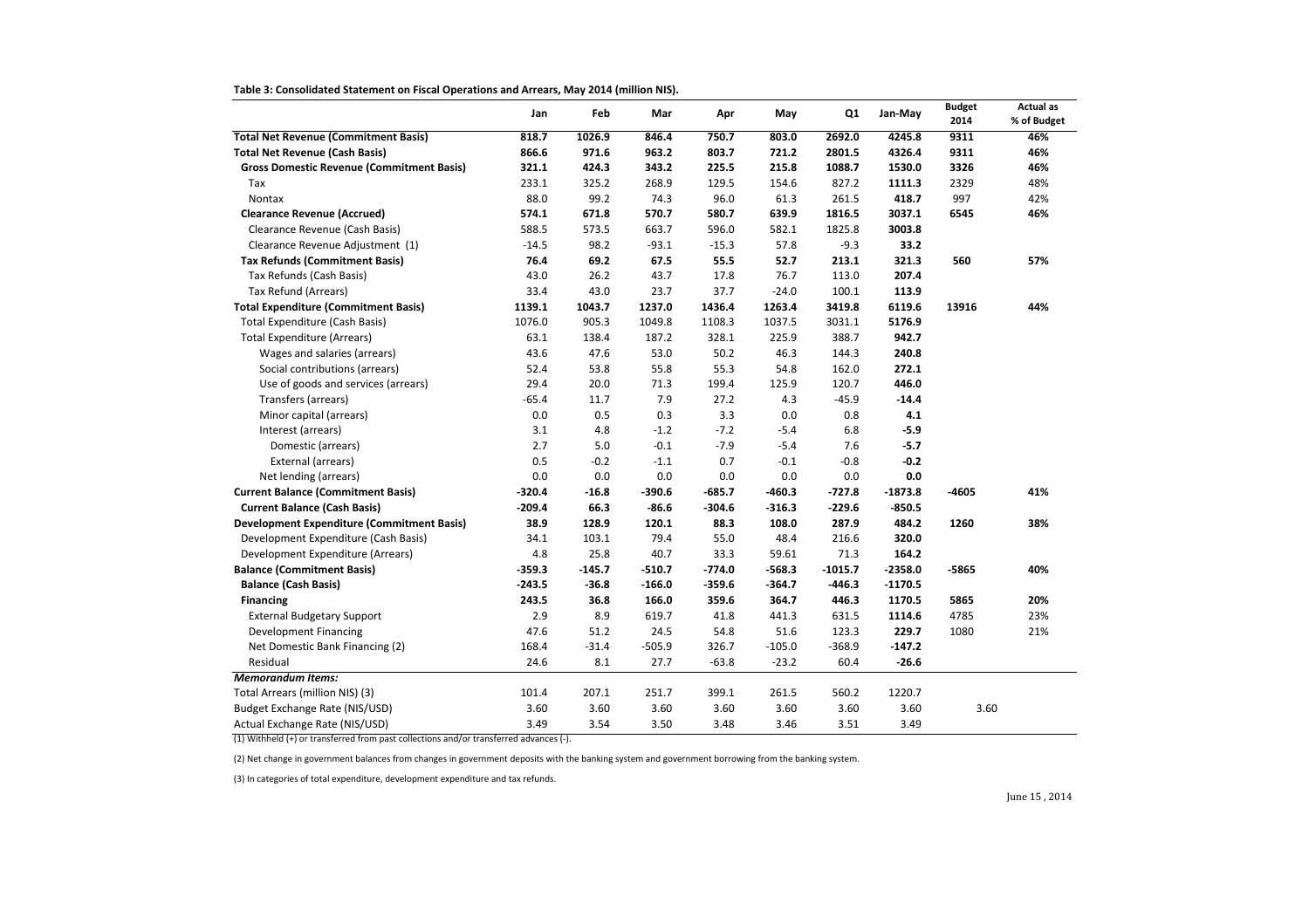| Table 4: Revenues by Source (Commitment Basis), May 2014 (million NIS). |  |
|-------------------------------------------------------------------------|--|
|                                                                         |  |

|                                   |        |         |         |         |       |         |         | <b>Budget</b> | <b>Actual as</b> |
|-----------------------------------|--------|---------|---------|---------|-------|---------|---------|---------------|------------------|
|                                   | Jan    | Feb     | Mar     | Apr     | May   | Q1      | Jan-May | 2014          | % of Budget      |
| <b>Total Net Revenues (1)</b>     | 818.7  | 1026.9  | 846.4   | 750.7   | 803.0 | 2692.0  | 4245.8  | 9311          | 46%              |
| A. Net Tax Revenues               | 730.8  | 927.7   | 772.1   | 654.7   | 741.8 | 2430.6  | 3827.0  | 8314          | 46%              |
| 1. Domestic Tax Revenues          | 233.1  | 325.2   | 268.9   | 129.5   | 154.6 | 827.2   | 1111.3  | 2329          | 48%              |
| Income Tax                        | 51.1   | 208.2   | 99.1    | 44.0    | 43.5  | 358.4   | 445.9   | 742           | 60%              |
| Value Added Tax                   | 128.5  | 73.1    | 122.5   | 57.4    | 74.5  | 324.1   | 456.0   | 912           | 50%              |
| Customs                           | 19.6   | 20.0    | 24.4    | 17.2    | 18.1  | 64.0    | 99.3    | 225           | 44%              |
| <b>Excises on Beverages</b>       | 0.5    | 0.0     | 0.0     | 0.0     | 0.2   | 0.5     | 0.7     | 13            | 5%               |
| <b>Excises on Tobacco</b>         | 27.4   | 23.4    | 22.5    | 10.7    | 18.0  | 73.3    | 102.0   | 422           | 24%              |
| Property Tax                      | 6.1    | 0.5     | 0.4     | 0.2     | 0.2   | 7.0     | 7.4     | 15            | 49%              |
| 2. Clearance Revenue              | 574.1  | 671.8   | 570.7   | 580.7   | 639.9 | 1816.5  | 3037.1  | 6545          | 46%              |
| Customs                           | 222.2  | 181.8   | 161.9   | 192.7   | 211.6 | 565.9   | 970.2   | 2247          | 43%              |
| Value Added Tax                   | 171.1  | 213.7   | 194.8   | 180.5   | 209.4 | 579.6   | 969.5   | 2120          | 46%              |
| Purchase Tax                      | $-7.0$ | 3.2     | 2.7     | 2.4     | 1.4   | $-1.1$  | 2.7     | 23            | 12%              |
| Petroleum Excise                  | 187.8  | 235.4   | 211.2   | 205.1   | 217.5 | 634.3   | 1056.9  | 2145          | 49%              |
| Income Tax                        | 0.0    | 37.7    | 0.0     | 0.0     | 0.0   | 37.7    | 37.7    | $10\,$        | 377%             |
| Other                             | 0.0    | 0.0     | 0.0     | 0.0     | 0.0   | 0.0     | 0.0     | 0             |                  |
| 3. Tax Refunds (-)                | 76.4   | 69.2    | 67.5    | 55.5    | 52.7  | 213.1   | 321.3   | 560           | 57%              |
| Fuel                              | 72.3   | 59.3    | 51.6    | 48.6    | 46.0  | 183.2   | 277.8   | 480           | 58%              |
| Other (2)                         | 4.1    | 10.0    | 15.8    | 6.9     | 6.7   | 29.9    | 43.5    | 80            | 54%              |
| <b>B. Nontax Revenues</b>         | 88.0   | 99.2    | 74.3    | 96.0    | 61.3  | 261.5   | 418.7   | 997           | 42%              |
| 1. Domestic Fees and Charges      | 88.0   | 63.2    | 74.3    | 96.0    | 61.1  | 225.5   | 382.5   | 897           | 43%              |
| <b>Stamps Tax</b>                 | 0.0    | 0.0     | 0.0     | 0.0     | 0.0   | 0.0     | 0.0     |               |                  |
| <b>Civil Registration Fees</b>    | 2.4    | 2.9     | 3.3     | 3.7     | 4.6   | 8.6     | 16.8    |               |                  |
| <b>Health Fees</b>                | 3.8    | 3.9     | 4.1     | 4.3     | 3.5   | 11.8    | 19.6    |               |                  |
| Health Insurance                  | 17.4   | 15.7    | 15.6    | 14.4    | 14.8  | 48.6    | 77.7    |               |                  |
| Transportation                    | 8.6    | 11.8    | 15.6    | 8.4     | 7.8   | 36.0    | 52.2    |               |                  |
| <b>Agriculture Services</b>       | 0.4    | 0.2     | 0.3     | 0.2     | 0.2   | 0.9     | 1.4     |               |                  |
| Local Government                  | 0.2    | 0.2     | 0.4     | 3.6     | 0.4   | 0.9     | 4.9     |               |                  |
| Ministry of Economy               | 1.2    | 1.2     | 1.2     | 1.2     | 1.2   | 3.6     | 6.1     |               |                  |
| Shari'a Courts Fees               | 0.6    | 0.6     | 0.6     | 0.6     | 0.6   | 1.8     | 3.0     |               |                  |
| Land Registration                 | 6.1    | 8.8     | 9.7     | 8.7     | 8.7   | 24.6    | 42.0    |               |                  |
| Ministry of Housing               | 0.0    | 0.0     | $0.0\,$ | 0.0     | 0.0   | 0.1     | 0.1     |               |                  |
| <b>Tourist Fees</b>               | 0.2    | 0.3     | 0.3     | 0.2     | 0.2   | 0.8     | 1.3     |               |                  |
| <b>Telecommunication Fees</b>     | 2.7    | 2.5     | 2.5     | 2.5     | 2.1   | 7.6     | 12.3    |               |                  |
| Ministry of Education             | 2.6    | 1.2     | 0.4     | 0.1     | 0.1   | 4.2     | 4.4     |               |                  |
| <b>High Court of Justice Fees</b> | 3.2    | 3.4     | 3.9     | 3.8     | 3.6   | 10.4    | 17.8    |               |                  |
| Foreign Affairs                   | 0.1    | 0.1     | $0.1\,$ | 3.7     | 0.1   | 0.3     | 4.1     |               |                  |
| Licenses                          | 33.1   | $6.2$   | 5.2     | 25.6    | $6.2$ | 44.5    | 76.2    |               |                  |
| Others                            | 5.3    | 4.3     | 11.2    | 14.8    | 7.0   | 20.7    | 42.5    |               |                  |
| <b>Training fees</b>              | 0.0    | $0.0\,$ | $0.0\,$ | $0.0\,$ | 0.0   | $0.0\,$ | 0.0     |               |                  |
| 2. Investments Profits            | 0.0    | 36.0    | 0.0     | 0.0     | 0.2   | 36.0    | 36.2    | 100           | 36.2%            |

(1) All revenue items are the same in cash basis and in commitment basis except for clearance revenue and tax refunds (see Table 2 for both in cash basis).

(2) Other tax refunds are refunds on VAT and customs revenues.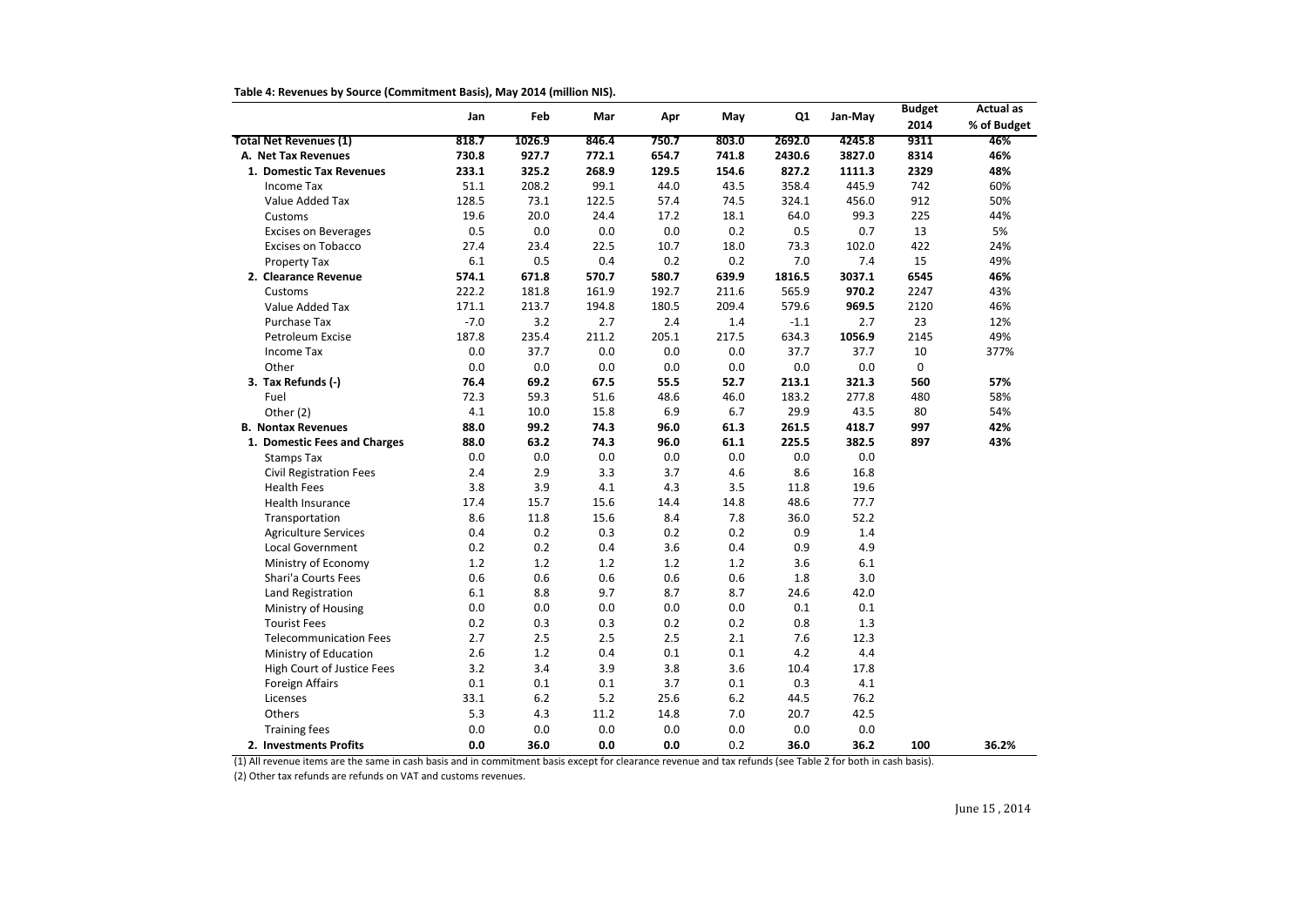# **Table 5-A: Expenditure by PA organizations (Commitment basis), May 2014 (thousand NIS).(1)**

|                                                 | <b>Total</b> | <b>Wages and</b>         | Social                   | Use of goods             | Interest                 | <b>Transfer</b>          | <b>Minor Capital</b>     | <b>Development</b>       |
|-------------------------------------------------|--------------|--------------------------|--------------------------|--------------------------|--------------------------|--------------------------|--------------------------|--------------------------|
|                                                 | Expenditure  | salaries                 | contributions            | and services             | payments                 | <b>Expenditure</b>       | <b>Expenditure</b>       | Expenditure              |
| <b>Central Administration</b>                   |              |                          |                          |                          |                          |                          |                          |                          |
| President's Office                              | 18,930       | 8,867                    | 740                      | 8,173                    |                          |                          | 129                      | 1,020                    |
| P.L.O. Institutions                             | 25,947       | 9,680                    | 366                      | 8,434                    |                          | 7,113                    | 26                       | 327                      |
| Legislative Council                             | 3,053        | 1,515                    | 170                      | 97                       |                          | 1,272                    |                          |                          |
| Ministers' Council                              | 1,923        | 1,496                    | 119                      | 308                      |                          | $\overline{\phantom{a}}$ |                          |                          |
| Financial and Administrative Control Department | 1,112        | 794                      | 89                       | 230                      |                          |                          |                          |                          |
| <b>General Personnel Office</b>                 | 8,518        | 7,474                    | 790                      | 254                      |                          |                          |                          |                          |
| Palestinian Central Bureau of Statistics        | 1,324        | 1,055                    | 111                      | 158                      |                          |                          |                          |                          |
| <b>Central Election Committee</b>               | 700          | $\overline{\phantom{a}}$ |                          | 700                      |                          |                          |                          | $\overline{\phantom{a}}$ |
| Ministry of Jerusalem Affairs                   | 4,643        | 603                      | 12                       | 700                      |                          | 1,678                    |                          | 1,651                    |
| <b>Total</b>                                    | 66,151       | 31,485                   | 2,396                    | 19,054                   | $\overline{\phantom{a}}$ | 10,062                   | 156                      | 2,998                    |
| <b>Security and Public Order</b>                |              |                          |                          |                          |                          |                          |                          |                          |
| Ministry of Interior and National Security      | 313,843      | 249,290                  | 24,046                   | 27,913                   |                          |                          | 958                      | 11,635                   |
| Ministry of Justice                             | 3,755        | 3,157                    | 327                      | 241                      |                          |                          |                          | 31                       |
| Supreme Judicial Council                        | 6,994        | 5,307                    | 546                      | 1,105                    |                          |                          |                          | 35                       |
| Land Authority                                  | 2,404        | 1,573                    | 138                      | 235                      |                          |                          |                          | 458                      |
| Ministry of Local Government                    | 8,806        | 1,950                    | 175                      | 209                      |                          | 3,446                    | $1 -$                    | 3,028                    |
| The Higher Judicial Council                     | 1,853        | 1,631                    | 132                      | 89                       |                          |                          |                          |                          |
| Dar AlFatwa and Islamic Research                | 415          | 328                      | 26                       | 33                       |                          | $\overline{\phantom{a}}$ | 27                       |                          |
| <b>Total</b>                                    | 338,069      | 263,237                  | 25,390                   | 29,826                   |                          | 3,446                    | 984                      | 15,188                   |
| <b>Financial Affairs</b>                        |              |                          |                          |                          |                          |                          |                          |                          |
| Ministry of Finance                             | 15,336       | 8,295                    | 809                      | 970                      |                          |                          |                          | 5,262                    |
| The Ministry of Awqaf and Religious Affairs     | 10,411       | 9,338                    | 822                      | 251                      |                          |                          |                          |                          |
| Non Governmental Organization                   | 1,796        | $\overline{\phantom{a}}$ | $\overline{\phantom{a}}$ |                          |                          | 1,277                    |                          | 519                      |
| Palestinian Water Authority                     | 6,649        | 1,194                    | 100                      | 5,103                    |                          |                          | 50                       | 201                      |
| <b>Retirees Pension Allowances</b>              | 85,826       | $\blacksquare$           |                          |                          |                          | 85,826                   |                          |                          |
| Public Debt Interest Payments                   | 8,486        | $\overline{\phantom{a}}$ |                          | $\overline{\phantom{a}}$ | 8,486                    |                          |                          |                          |
| <b>General Expenditures</b>                     | 643          | $\qquad \qquad -$        |                          |                          |                          | 643                      |                          |                          |
| <b>Financial Reserves</b>                       | 13,395       |                          |                          |                          |                          | 13,395                   |                          |                          |
| <b>Total</b>                                    | 142,542      | 18,827                   | 1,731                    | 6,324                    | 8,486                    | 101,141                  | 50                       | 5,983                    |
| <b>Foreign Affairs</b>                          |              |                          |                          |                          |                          |                          |                          |                          |
| <b>Negotiations Affairs Department</b>          | 165          | 91                       | 10                       | 64                       |                          | $\blacksquare$           | $\overline{\phantom{a}}$ |                          |
| Embassies                                       | 12,640       | 7,693                    |                          | 3,613                    |                          | 949                      | 386                      |                          |
| Ministry of Foreign Affairs                     | 3,931        | 3,426                    | 239                      | 266                      |                          |                          |                          |                          |
| <b>Total</b>                                    | 16,736       | 11,210                   | 249                      | 3,943                    |                          | 949                      | 386                      |                          |
| <b>Economic Development</b>                     |              |                          |                          |                          |                          |                          |                          |                          |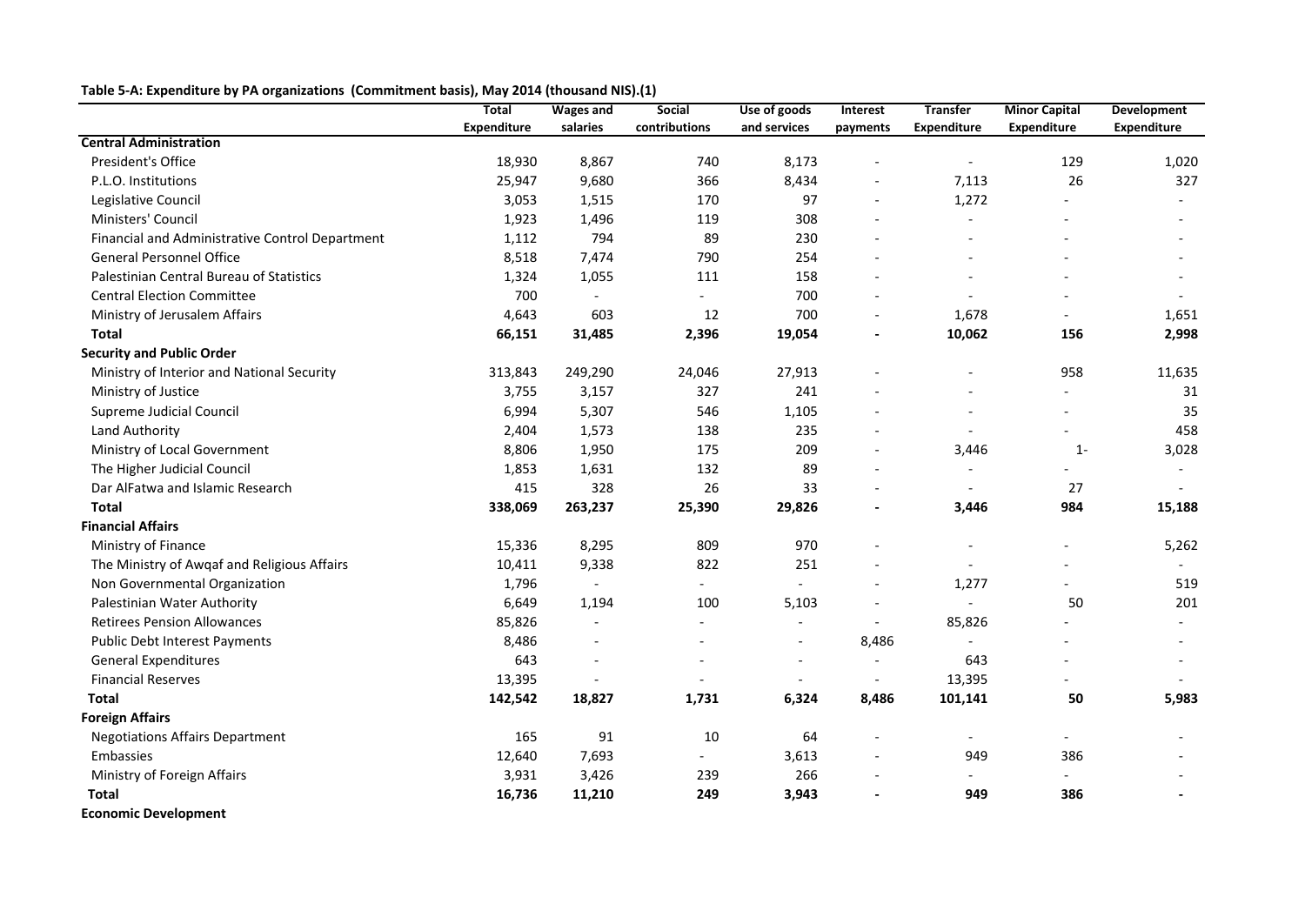| <b>Grand Total</b>                                           | 1,091,239     | 597,999         | 54,799       | 180,366       | 8,486 | 198,697 | 2,499          | 48,392   |
|--------------------------------------------------------------|---------------|-----------------|--------------|---------------|-------|---------|----------------|----------|
|                                                              |               |                 |              |               |       |         |                |          |
| <b>Total</b>                                                 | 6,728         | 5,669           | 544          | 493           |       |         |                | 21       |
| Ministry of Communications and Information Technology        | 2,629         | 2,165           | 184          | 260           |       |         |                | 21       |
| Ministry of Transportation                                   | 4,099         | 3,505           | 361          | 234           |       |         |                |          |
| <b>Transport and Communication Services</b>                  |               |                 |              |               |       |         |                |          |
| <b>Total</b>                                                 | 23,308        | 10,285          | 978          | 7,698         |       |         | 504            | 3,843    |
| Ministry of Culture                                          | 1,476         | 917             | 86           | 233           |       |         | 4              | 236      |
| Ministry of Youth and Sports                                 | 5,413         | 1,989           | 201          | 1,299         |       |         | 11             | 1,913    |
| Ministry of Tourism and Antiquities                          | 1,682         | 1,211           | 104          | 178           |       |         | 6              | 182      |
| The Palestinian News Agency - WAFA                           | 13,998        | 5,589           | 539          | 5,937         |       |         | 421            | 1,511    |
| Ministry of Information                                      | 738           | 580             | 47           | 49            |       |         | 62             |          |
| <b>Cultural and Information Services</b>                     |               |                 |              |               |       |         |                |          |
| Ministry of Labor<br><b>Total</b>                            | 475,912       | 241,659         | 22,032       | 111,798       |       | 83,100  | 415            | 16,907   |
|                                                              | 3,139         | 2,655           | 251          | 206           |       |         | 27             |          |
| Ministry of Prisoners Affairs<br>Ministry of Women's Affairs | 28,272<br>564 | 9,607<br>377    | 188<br>37    | 215<br>120    |       | 18,233  | 17             | 30<br>13 |
|                                                              | 75,221        |                 |              |               |       | 64,523  |                |          |
| Ministry of Health<br>Ministry of Social Affairs             | 158,077       | 55,029<br>4,755 | 4,865<br>485 | 97,565<br>498 |       |         | 16             | 4,943    |
| Ministry of Higher Education                                 |               |                 |              |               |       |         | 352            | 266      |
| Ministry of Education                                        | 210,639       | 169,237         | 16,207       | 13,194        |       | 345     | $\overline{2}$ | 11,654   |
| <b>Social Services</b>                                       |               |                 |              |               |       |         |                |          |
| <b>Total</b>                                                 | 21,793        | 15,627          | 1,479        | 1,230         |       |         | 6              | 3,451    |
| <b>Environmental Quality Authority</b>                       | 991           | 798             | 88           | 103           |       |         | $\overline{2}$ |          |
| Ministry of Agriculture                                      | 6,652         | 5,600           | 483          | 327           |       |         |                | 243      |
| Ministry of Public Works and Housing                         | 6,466         | 3,519           | 320          | 206           |       |         |                | 2,422    |
| Ministry of Planning and Administrative Development          | 685           | 585             | 63           | 37            |       |         |                |          |
| Ministry of Energy and Natural Resources                     | 1,461         | 717             | 75           | 14            |       |         |                | 655      |
| General Authority for Investment Promotion                   | 289           | 222             | 24           | 42            |       |         |                |          |
| Specifications and Standards Office                          | 713           | 503             | 50           | 87            |       |         |                | 73       |
| <b>Industrial Zones Board</b>                                | 303           | 262             | 28           | 14            |       |         |                |          |
| Ministry of National Economy                                 | 4,233         | 3,421           | 350          | 401           |       |         | 3              | 58       |
|                                                              |               |                 |              |               |       |         |                |          |

(1) The categories of wages and salaries, social contributions, and interest payments are in commitment basis. The categories of use of goods and services and development expenditure are in cash basis. The other categories from commitment basis by the amount of transactions in-process in the system.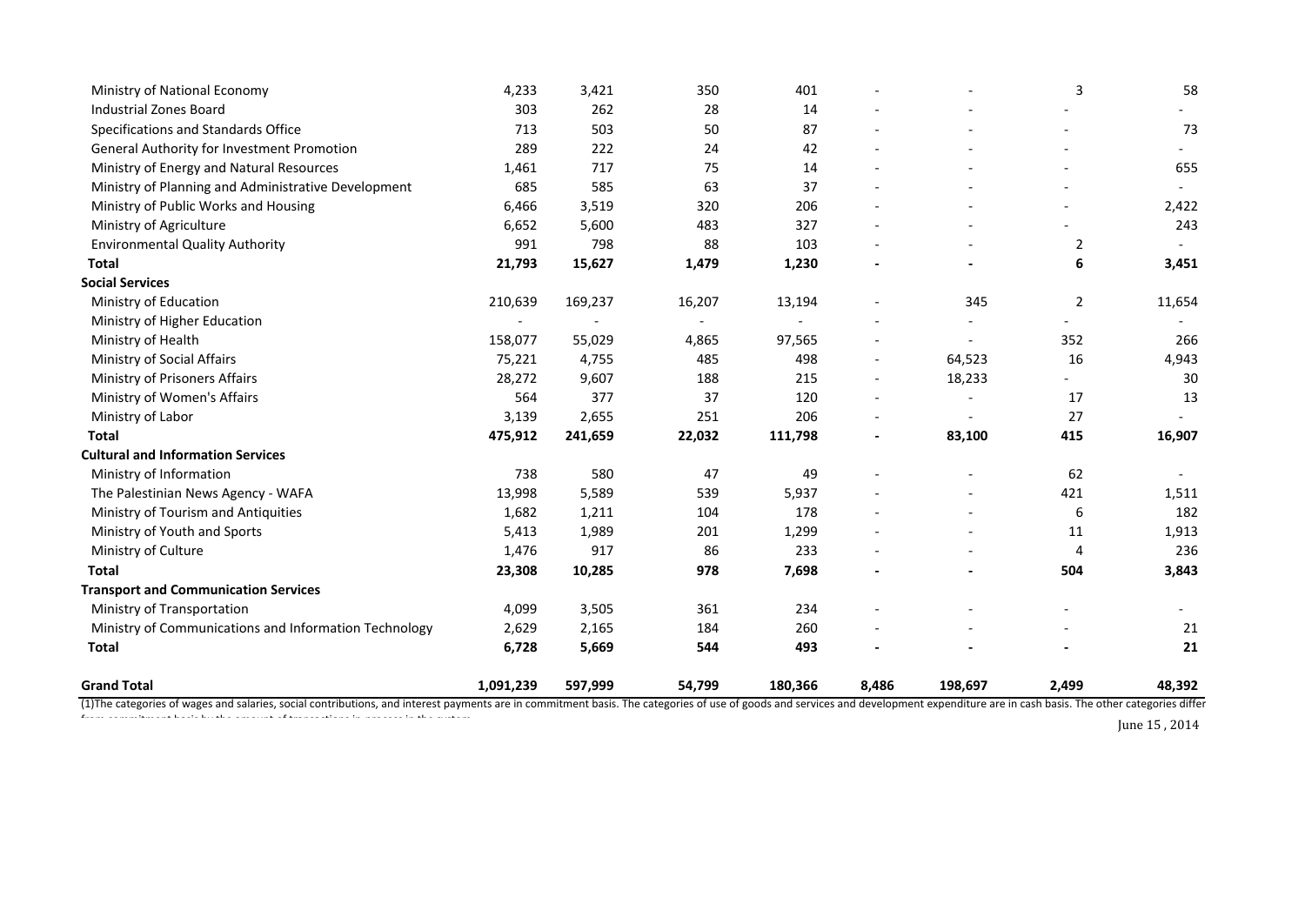|                                                 | <b>Total Expenditure</b> | <b>Wages and</b>         | Social                   | Use of goods             | <b>Interest</b>          | <b>Transfer</b>          | <b>Minor Capital</b> | <b>Development</b> |
|-------------------------------------------------|--------------------------|--------------------------|--------------------------|--------------------------|--------------------------|--------------------------|----------------------|--------------------|
|                                                 |                          | salaries                 | contributions            | and services             | payments                 | <b>Expenditure</b>       | Expenditure          | <b>Expenditure</b> |
| <b>Central Administration</b>                   |                          |                          |                          |                          |                          |                          |                      |                    |
| President's Office                              | 147,946                  | 45,637                   | 4,243                    | 50,624                   |                          |                          | 948                  | 46,493             |
| P.L.O. Institutions                             | 130,783                  | 47,679                   | 1,826                    | 42,242                   | $\overline{\phantom{0}}$ | 35,733                   | 172                  | 3,131              |
| Legislative Council                             | 19,593                   | 7,610                    | 850                      | 4,775                    | $\overline{\phantom{a}}$ | 6,358                    |                      |                    |
| Ministers' Council                              | 13,548                   | 7,690                    | 614                      | 2,582                    | $\overline{\phantom{0}}$ |                          | 52                   | 2,609              |
| Financial and Administrative Control Department | 5,357                    | 3,922                    | 441                      | 993                      |                          |                          |                      |                    |
| <b>General Personnel Office</b>                 | 42,575                   | 36,948                   | 3,859                    | 1,605                    |                          |                          | 74                   | 90                 |
| Palestinian Central Bureau of Statistics        | 12,453                   | 5,181                    | 560                      | 1,657                    |                          |                          | $8-$                 | 5,063              |
| <b>Central Election Committee</b>               | 3,433                    | $\overline{\phantom{a}}$ |                          | 2,933                    |                          |                          |                      | 500                |
| Ministry of Jerusalem Affairs                   | 19,569                   | 3,079                    | 55                       | 6,112                    | $\qquad \qquad -$        | 5,834                    | 9                    | 4,480              |
| <b>Total</b>                                    | 395,257                  | 157,745                  | 12,450                   | 113,524                  |                          | 47,925                   | 1,247                | 62,366             |
| <b>Security and Public Order</b>                |                          |                          |                          |                          |                          |                          |                      |                    |
| Ministry of Interior and National Security      | 1,542,989                | 1,234,469                | 118,885                  | 127,570                  |                          |                          | 3,151                | 58,914             |
| Ministry of Justice                             | 19,416                   | 15,555                   | 1,687                    | 1,752                    |                          |                          | 38                   | 385                |
| Supreme Judicial Council                        | 32,722                   | 26,528                   | 2,714                    | 3,269                    |                          |                          |                      | 211                |
| Land Authority                                  | 11,510                   | 7,778                    | 688                      | 1,359                    |                          |                          | 267                  | 1,417              |
| Ministry of Local Government                    | 77,496                   | 9,576                    | 864                      | 18,659                   | $\overline{\phantom{0}}$ | 14,987                   | 15                   | 33,396             |
| The Higher Judicial Council                     | 9,866                    | 8,166                    | 656                      | 918                      |                          |                          | 91                   | 35                 |
| Dar AlFatwa and Islamic Research                | 2,604                    | 1,643                    | 132                      | 736                      | $\overline{\phantom{0}}$ |                          | 92                   |                    |
| <b>Total</b>                                    | 1,696,602                | 1,303,714                | 125,627                  | 154,263                  | $\overline{a}$           | 14,987                   | 3,654                | 94,358             |
| <b>Financial Affairs</b>                        |                          |                          |                          |                          |                          |                          |                      |                    |
| Ministry of Finance                             | 66,296                   | 43,705                   | 4,030                    | 5,503                    |                          |                          | 161                  | 12,897             |
| The Ministry of Awqaf and Religious Affairs     | 51,538                   | 46,154                   | 4,097                    | 1,287                    |                          |                          |                      |                    |
| Non Governmental Organization                   | 7,796                    | $\overline{\phantom{a}}$ | $\overline{\phantom{a}}$ |                          | $\overline{a}$           | 6,750                    |                      | 1,045              |
| Palestinian Water Authority                     | 14,320                   | 5,793                    | 499                      | 7,296                    |                          |                          | 50                   | 681                |
| <b>Retirees Pension Allowances</b>              | 408,704                  |                          |                          |                          |                          | 408,704                  |                      |                    |
| Public Debt Interest Payments                   | 47,598                   | $\overline{\phantom{a}}$ |                          | $\overline{\phantom{a}}$ | 47,598                   |                          |                      |                    |
| <b>General Expenditures</b>                     | 7,627                    |                          |                          |                          |                          | 7,618                    | 9                    |                    |
| <b>Financial Reserves</b>                       | 29,043                   |                          |                          | 149-                     |                          | 29,192                   |                      |                    |
| <b>Total</b>                                    | 632,920                  | 95,652                   | 8,627                    | 13,937                   | 47,598                   | 452,264                  | 220                  | 14,623             |
| <b>Foreign Affairs</b>                          |                          |                          |                          |                          |                          |                          |                      |                    |
| <b>Negotiations Affairs Department</b>          | 848                      | 466                      | 48                       | 273                      |                          | $\overline{\phantom{a}}$ | 61                   | $\sim$             |
| Embassies                                       | 76,895                   | 37,494                   |                          | 33,898                   |                          | 4,340                    | 1,164                |                    |
| Ministry of Foreign Affairs                     | 20,142                   | 17,669                   | 1,221                    | 1,001                    |                          |                          | 11                   | 241                |
| <b>Total</b>                                    | 97,885                   | 55,629                   | 1,270                    | 35,171                   |                          | 4,340                    | 1,235                | 241                |
| <b>Economic Development</b>                     |                          |                          |                          |                          |                          |                          |                      |                    |
| Ministry of National Economy                    | 21,224                   | 16,792                   | 1,755                    | 1,930                    |                          | $\overline{\phantom{a}}$ | 14                   | 733                |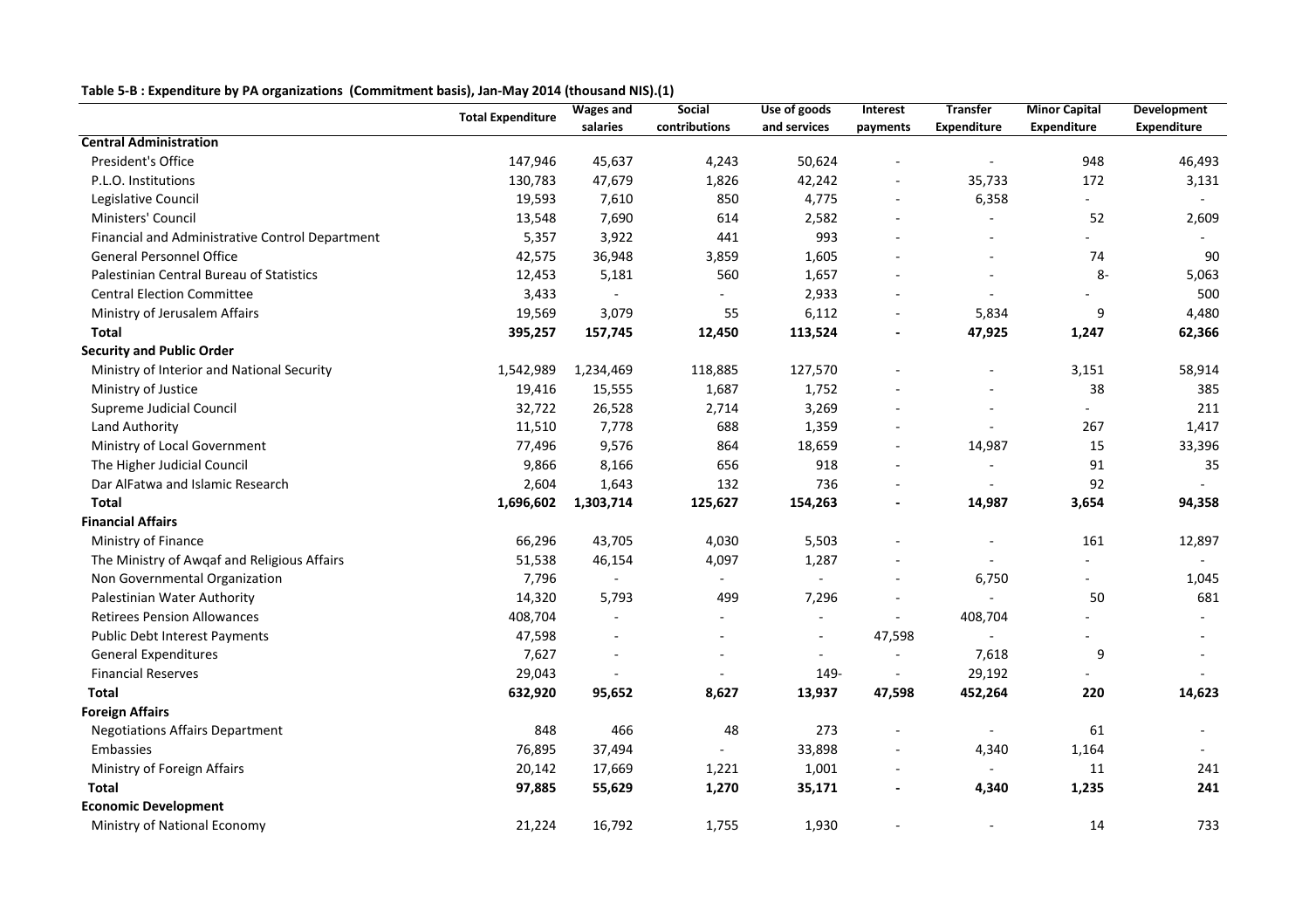| <b>Industrial Zones Board</b>                         | 1,551     | 1,235     | 131     | 172     |                          |                | 13           |         |
|-------------------------------------------------------|-----------|-----------|---------|---------|--------------------------|----------------|--------------|---------|
| Specifications and Standards Office                   | 3,474     | 2,426     | 259     | 643     |                          |                | 55           | 92      |
| <b>General Authority for Investment Promotion</b>     | 1,435     | 1,094     | 120     | 221     |                          |                | 1            |         |
| Ministry of Energy and Natural Resources              | 79,823    | 3,513     | 378     | 397     | $\overline{\phantom{a}}$ | 3,000          | $\mathbf{1}$ | 72,534  |
| Ministry of Planning and Administrative Development   | 3,461     | 2,874     | 259     | 238     |                          |                |              | 89      |
| Ministry of Public Works and Housing                  | 29,038    | 17,388    | 1,606   | 1,692   |                          |                | 76           | 8,274   |
| Ministry of Agriculture                               | 38,986    | 27,441    | 2,406   | 2,606   |                          |                | 30           | 6,503   |
| <b>Environmental Quality Authority</b>                | 4,885     | 4,016     | 444     | 416     |                          |                | 8            | 1       |
| <b>Total</b>                                          | 183,876   | 76,778    | 7,358   | 8,315   |                          | 3,000          | 198          | 88,226  |
| <b>Social Services</b>                                |           |           |         |         |                          |                |              |         |
| Ministry of Education                                 | 1,033,277 | 832,114   | 80,301  | 72,365  |                          | 6,591          | 31           | 41,875  |
| Ministry of Higher Education                          | 825       |           |         | 307     |                          | 497            |              | 21      |
| Ministry of Health                                    | 649,179   | 270,765   | 24,112  | 350,058 |                          | $2 -$          | 1,953        | 2,292   |
| Ministry of Social Affairs                            | 604,881   | 23,730    | 2,416   | 4,431   | $\overline{\phantom{a}}$ | 562,940        | 224          | 11,140  |
| Ministry of Prisoners Affairs                         | 157,947   | 49,364    | 948     | 1,253   | $\overline{\phantom{a}}$ | 106,237        | 48           | 98      |
| Ministry of Women's Affairs                           | 2,494     | 1,817     | 181     | 345     |                          |                | 28           | 124     |
| Ministry of Labor                                     | 15,795    | 13,054    | 1,256   | 1,451   | $\overline{\phantom{a}}$ |                | 34           |         |
| <b>Total</b>                                          | 2,464,398 | 1,190,843 | 109,213 | 430,210 | $\blacksquare$           | 676,263        | 2,319        | 55,550  |
| <b>Cultural and Information Services</b>              |           |           |         |         |                          |                |              |         |
| Ministry of Information                               | 3,688     | 2,740     | 231     | 579     |                          |                | 138          |         |
| The Palestinian News Agency - WAFA                    | 45,674    | 27,178    | 2,628   | 12,802  |                          |                | 918          | 2,148   |
| Ministry of Tourism and Antiquities                   | 8,526     | 6,050     | 523     | 1,571   |                          |                | 175          | 207     |
| Ministry of Youth and Sports                          | 27,034    | 9,983     | 1,021   | 12,591  |                          |                | 23           | 3,417   |
| Ministry of Culture                                   | 6,701     | 4,609     | 430     | 926     |                          |                | 9            | 728     |
| <b>Total</b>                                          | 91,623    | 50,560    | 4,832   | 28,469  |                          | $\blacksquare$ | 1,262        | 6,500   |
| <b>Transport and Communication Services</b>           |           |           |         |         |                          |                |              |         |
| Ministry of Transportation                            | 22,255    | 17,581    | 1,799   | 2,766   |                          |                | 110          |         |
| Ministry of Communications and Information Technology | 13,923    | 10,892    | 936     | 1,537   |                          |                | 87           | 471     |
| <b>Total</b>                                          | 36,179    | 28,472    | 2,735   | 4,303   |                          |                | 197          | 471     |
| <b>Grand Total</b>                                    | 5,598,739 | 2,959,394 | 272,111 | 788,191 | 47,598                   | 1,198,779      | 10,331       | 322,335 |

(1) The categories of wages and salaries, social contributions, and interest payments are in commitment basis. The categories of use of goods and services and development expenditure are in cash basis. The other categories commitment basis by the amount of transactions in the system in-process in-process in-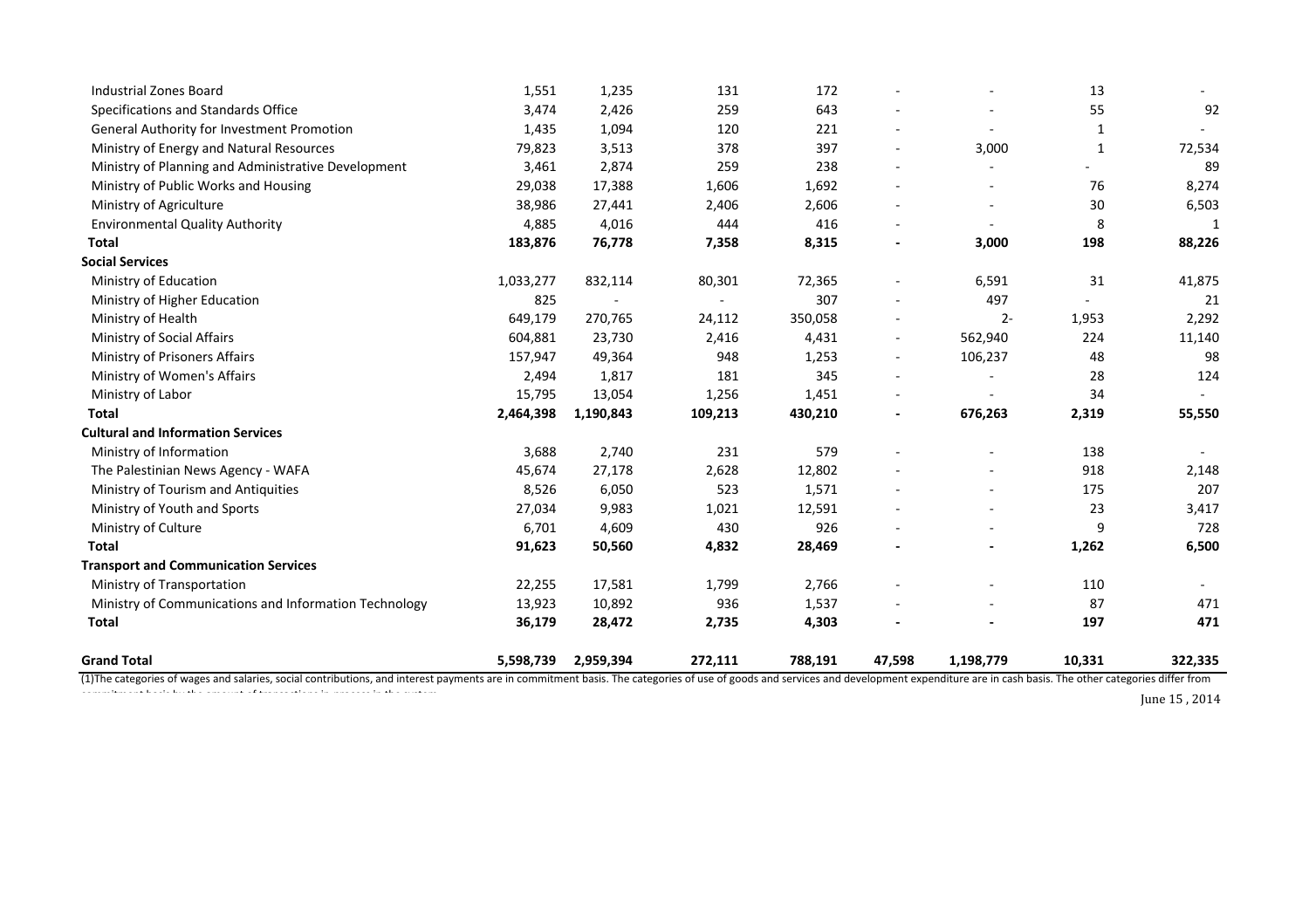|                                              | Jan                      | Feb                      | Mar                      | Apr                      | May                      | Q1                       | Jan - May | <b>Budget</b><br>2014 | $%$ of<br><b>Budget</b> |
|----------------------------------------------|--------------------------|--------------------------|--------------------------|--------------------------|--------------------------|--------------------------|-----------|-----------------------|-------------------------|
| <b>Total External Financing</b>              | 50.9                     | 60.1                     | 663.0                    | 101.8                    | 492.9                    | 774.0                    | 1,368.7   | 5,865                 | 23.3%                   |
| 1 Budget Support                             | 2.9                      | 8.9                      | 619.7                    | 41.8                     | 441.3                    | 631.5                    | 1,114.6   | 4,785                 | 23.3%                   |
| a. Arab Donors                               |                          | $\blacksquare$           | 452.5                    | $\blacksquare$           | 264.0                    | 452.5                    | 716.5     |                       |                         |
| Saudi Arabia                                 |                          | $\blacksquare$           | 278.1                    | $\overline{\phantom{a}}$ | $\overline{\phantom{0}}$ | 278.1                    | 278.1     |                       |                         |
| Algeria                                      |                          | $\sim$                   | $\overline{a}$           | $\overline{a}$           | 91.2                     | $\overline{\phantom{a}}$ | 91.2      |                       |                         |
| Qatar                                        |                          | $\blacksquare$           | 174.4                    | $\overline{\phantom{a}}$ | 172.8                    | 174.4                    | 347.2     |                       |                         |
| Oman                                         | $\overline{\phantom{a}}$ | $\overline{\phantom{a}}$ | $\overline{\phantom{a}}$ | $\overline{\phantom{a}}$ |                          | $\overline{\phantom{a}}$ |           |                       |                         |
| b. International Donors                      | 2.9                      | 8.9                      | 167.2                    | 41.8                     | 177.3                    | 179.0                    | 398.1     |                       |                         |
| <b>USA</b>                                   | $\overline{\phantom{a}}$ | $\sim$                   |                          | $\overline{\phantom{a}}$ | $\overline{\phantom{a}}$ | $\blacksquare$           |           |                       |                         |
| India                                        |                          |                          |                          |                          |                          |                          |           |                       |                         |
| <b>PEGASE</b>                                | $\overline{\phantom{0}}$ | 4.8                      | 30.7                     | 38.7                     | 73.6                     | 35.4                     | 147.8     |                       |                         |
| Civil servants and pensioners (1)            |                          |                          | 30.7                     | 38.7                     | 73.6                     | 30.7                     | 143.0     |                       |                         |
| Vulnerable Palestinian Families              | $\overline{a}$           | 4.8                      | $\overline{\phantom{a}}$ | $\overline{\phantom{a}}$ |                          | 4.8                      | 4.8       |                       |                         |
| <b>World Bank</b>                            | 2.9                      | 4.1                      | 136.5                    | 3.1                      | 103.6                    | 143.5                    | 250.3     |                       |                         |
| <b>Trust Fund</b>                            | $\overline{a}$           | $\overline{\phantom{a}}$ | 136.1                    | $\blacksquare$           | 102.6                    | 136.1                    | 238.7     |                       |                         |
| Development Grant                            |                          |                          |                          |                          |                          |                          |           |                       |                         |
| <b>ESSP</b>                                  |                          |                          |                          |                          |                          |                          |           |                       |                         |
| <b>FPCR</b>                                  |                          |                          |                          |                          |                          |                          |           |                       |                         |
| <b>SSNRP</b>                                 | $\overline{\phantom{a}}$ | $\overline{\phantom{a}}$ | $\sim$                   | $\overline{\phantom{a}}$ |                          |                          |           |                       |                         |
| <b>IDA</b>                                   | 2.9                      | 4.1                      | 0.4                      | 3.1                      | 1.0                      | 7.4                      | 11.6      |                       |                         |
| <b>Development Financing</b><br>$\mathbf{2}$ | 48.0                     | 51.2                     | 43.4                     | 60.0                     | 51.6                     | 142.6                    | 254.1     | 1,080                 | 23.5%                   |
| <b>CBPERIP</b>                               | $\overline{\phantom{a}}$ | $\sim$                   | $\overline{a}$           | $\overline{\phantom{a}}$ | $\overline{\phantom{a}}$ |                          |           |                       |                         |
| Co - Financing for Projects of MOEd          |                          |                          |                          |                          |                          |                          |           |                       |                         |
| Old Grants for Line Ministries               | 4.0                      | 1.8                      | 3.8                      | 3.8                      | 4.2                      | 9.6                      | 17.6      |                       |                         |
| <b>Grant Procurement Reform</b>              | $\frac{1}{2}$            | $\overline{a}$           | 0.0                      | $\overline{\phantom{a}}$ | $\overline{a}$           | 0.0                      | 0.0       |                       |                         |
| Others                                       | 44.1                     | 49.4                     | 39.5                     | 56.1                     | 47.4                     | 132.9                    | 236.5     |                       |                         |
| <b>Memorandum Items:</b>                     |                          |                          |                          |                          |                          |                          |           |                       |                         |
| Budget Exchange Rate (NIS/USD)               | 3.60                     | 3.60                     | 3.60                     | 3.60                     | 3.60                     | 3.60                     | 3.60      | 3.60                  |                         |
| Actual Exchange Rate (NIS/USD)               | 3.49                     | 3.54                     | 3.50                     | 3.48                     | 3.46                     | 3.51                     | 3.49      |                       |                         |

**Table 6: Total External Financing, Budget Support and Development Financing, Monthly 2014. (million NIS)\***

\* This table updates information from previous months and should be assumed the most accurate.

(1) Civil servants and pensioners: Civil servants, pensioners, civil police, and civil defence.

Jun. 15, 2014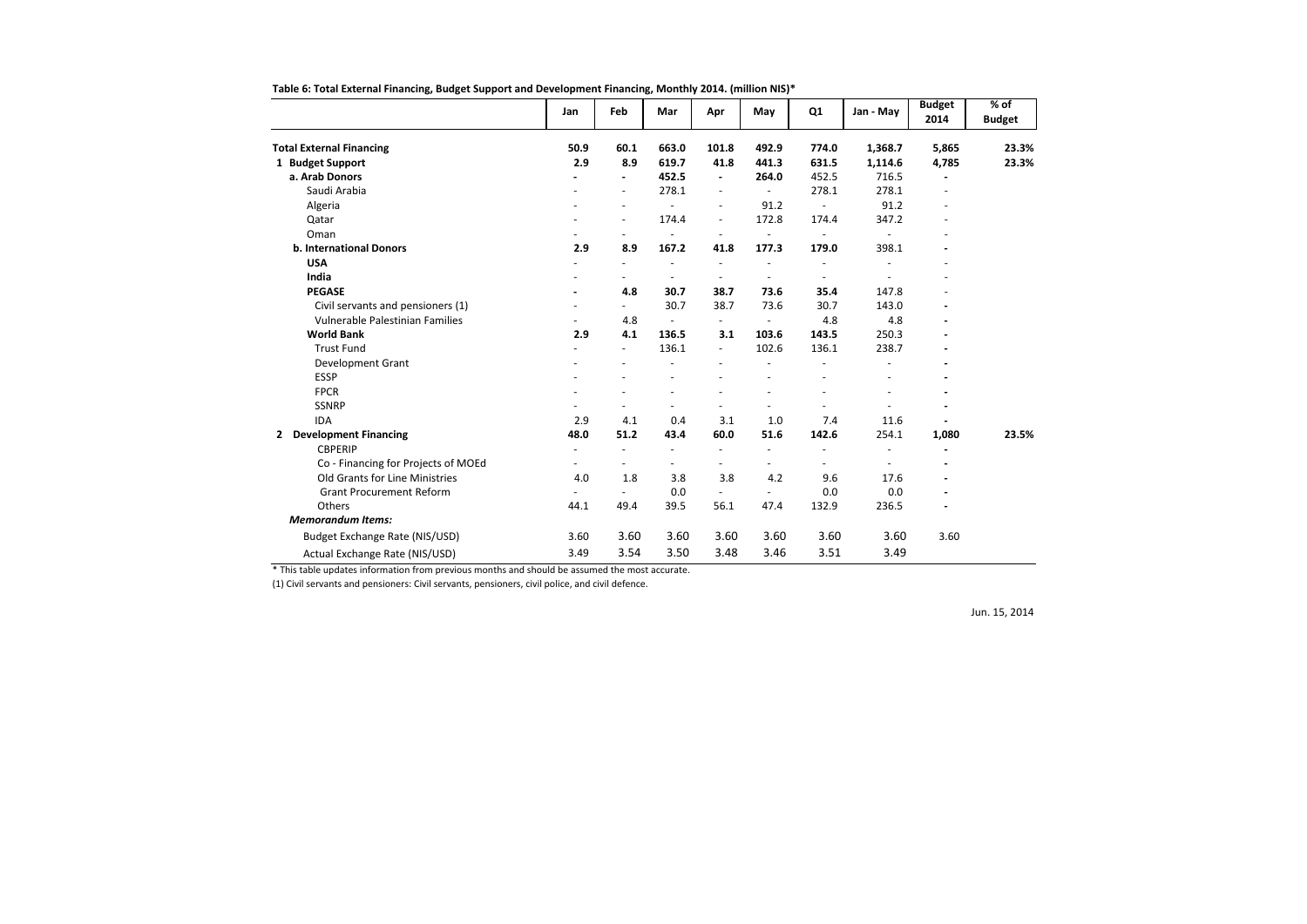|                                             | Dec. 2013 | <b>Jan. 2014</b> | Feb. 2014 | Mar. 2014 | Apr. 2014 | <b>MAY. 2014</b> |
|---------------------------------------------|-----------|------------------|-----------|-----------|-----------|------------------|
| <b>Total Public Debt</b>                    | 2,376.3   | 2,410.0          | 2,385.2   | 2,329.5   | 2,383.6   | 2,349.7          |
| <b>A. Total Domestic Debt</b>               | 1,267.6   | 1,304.4          | 1,277.2   | 1,224.0   | 1,283.7   | 1,248.2          |
| <b>Total Domestic debt (short term)</b>     | 969.4     | 1,019.1          | 1,001.9   | 860.4     | 887.2     | 885.6            |
| <b>Total Domestic debt (long term)</b>      | 298.2     | 285.3            | 275.4     | 363.7     | 396.5     | 362.6            |
| <b>Bank Loans</b>                           | 661.3     | 649.3            | 644.8     | 639.2     | 621.7     | 609.0            |
| Short term                                  | 363.1     | 364.0            | 369.5     | 275.5     | 225.1     | 246.4            |
| Long term                                   | 298.2     | 285.3            | 275.4     | 363.7     | 396.5     | 362.6            |
| Overdraft                                   | 366.3     | 400.6            | 368.7     | 335.9     | 409.4     | 396.8            |
| Short term                                  | 366.3     | 400.6            | 368.7     | 335.9     | 409.4     | 396.8            |
| Petroleum Authority loans                   | 225.4     | 240.0            | 249.2     | 234.5     | 238.0     | 227.8            |
| Short term                                  | 225.4     | 240.0            | 249.2     | 234.5     | 238.0     | 227.8            |
| Other public institutions loans             | 14.6      | 14.5             | 14.5      | 14.6      | 14.6      | 14.6             |
| Short term                                  | 14.6      | 14.5             | 14.5      | 14.6      | 14.6      | 14.6             |
| <b>B. Total Foreign Debt</b>                | 1,108.7   | 1,105.6          | 1,108.0   | 1,105.4   | 1,099.9   | 1,101.5          |
| <b>1. Arab Financial Institutions</b>       | 630.2     | 629.8            | 629.8     | 629.7     | 623.4     | 623.0            |
| Al Aqsa Fund                                | 523.9     | 523.9            | 523.9     | 523.9     | 517.4     | 517.4            |
| Arab Fund for Economic & Social Development | 57.9      | 57.9             | 58.0      | 58.0      | 58.1      | 58.4             |
| <b>Islamic Development Bank</b>             | 48.3      | 48.0             | 47.9      | 47.8      | 48.0      | 47.3             |
| 2. International and Regional Institutions  | 342.5     | 342.3            | 342.0     | 339.9     | 339.7     | 344.0            |
| World Bank                                  | 283.6     | 283.8            | 283.2     | 281.7     | 281.1     | 280.6            |
| <b>European Investment Bank</b>             | 36.1      | 35.7             | 35.9      | 35.2      | 35.5      | 40.3             |
| <b>IFAD</b>                                 | 3.0       | 3.0              | 3.0       | 3.0       | 3.1       | 3.0              |
| <b>OPEC</b>                                 | 19.8      | 19.8             | 19.9      | 19.9      | 20.0      | 20.0             |
| 3. Bilateral Loans                          | 136.0     | 133.4            | 136.2     | 135.9     | 136.8     | 134.5            |
| Spain                                       | 96.0      | 94.1             | 96.2      | 96.0      | 96.6      | 95.0             |
| Italy                                       | 34.6      | 34.0             | 34.7      | 34.7      | 35.0      | 34.3             |
| China                                       | 5.4       | 5.4              | 5.3       | 5.2       | 5.2       | 5.2              |

# **Table 7a: Public Debt, End of Month, 'May 2014 (million USD)**

May 15, 2014 May 15, 2014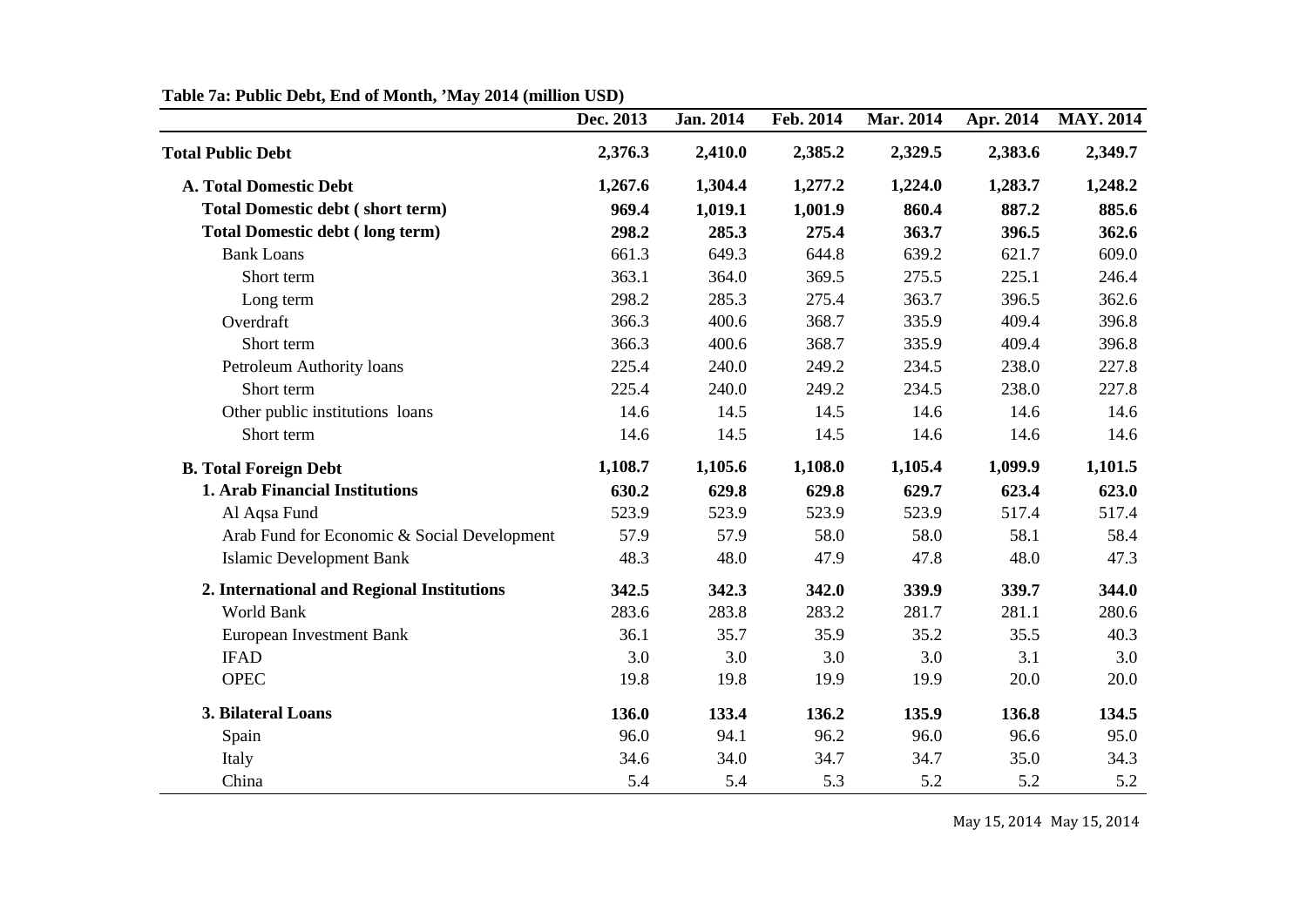|                                             | Dec. 2013 | Jan. 2014 | Feb. 2014 | <b>Mar. 2014</b> | Apr. 2014 | $May-14$ |
|---------------------------------------------|-----------|-----------|-----------|------------------|-----------|----------|
| <b>Total Public Debt</b>                    | 8,264.8   | 8,430.3   | 8,338.7   | 8,122.9          | 8,283.0   | 8,181.7  |
| <b>A.Total Domestic Debt</b>                | 4,408.7   | 4,562.9   | 4,465.2   | 4,268.2          | 4,460.9   | 4,346.1  |
| <b>Total Domestic Debt (short term)</b>     | 3,371.4   | 3,564.7   | 3,502.5   | 3,000.1          | 3,083.0   | 3,083.5  |
| <b>Total Domestic Debt (long term)</b>      | 1,037.3   | 998.1     | 962.7     | 1,268.2          | 1,377.9   | 1,262.6  |
| <b>Bank Loans</b>                           | 2,300.1   | 2,271.3   | 2,254.3   | 2,228.8          | 2,160.3   | 2,120.7  |
| Short term                                  | 1,262.8   | 1,273.2   | 1,291.7   | 960.6            | 782.3     | 858.1    |
| Long term                                   | 1,037.3   | 998.1     | 962.7     | 1,268.2          | 1,377.9   | 1,262.6  |
| Overdraft                                   | 1,274.0   | 1,401.1   | 1,288.9   | 1,171.1          | 1,422.7   | 1,381.5  |
| Short term                                  | 1,274.0   | 1,401.1   | 1,288.9   | 1,171.1          | 1,422.7   | 1,381.5  |
| Petroleum Authority loans                   | 783.9     | 839.7     | 871.2     | 817.6            | 827.2     | 793.1    |
| Short term                                  | 783.9     | 839.7     | 871.2     | 817.6            | 827.2     | 793.1    |
| Other public institutions loans             | 50.8      | 50.8      | 50.8      | 50.8             | 50.8      | 50.8     |
| Short term                                  | 50.8      | 50.8      | 50.8      | 50.8             | 50.8      | 50.8     |
| <b>B.Total Foreign Debt</b>                 | 3,856.0   | 3,867.4   | 3,873.5   | 3,854.7          | 3,822.1   | 3,835.6  |
| <b>1. Arab Financial Institutions</b>       | 2,191.8   | 2,203.1   | 2,201.6   | 2,195.7          | 2,166.5   | 2,169.4  |
| Al Aqsa Fund                                | 1,822.2   | 1,832.7   | 1,831.7   | 1,826.9          | 1,797.9   | 1,801.5  |
| Arab Fund for Economic & Social Development | 201.4     | 202.4     | 202.6     | 202.2            | 201.8     | 203.2    |
| <b>Islamic Development Bank</b>             | 168.2     | 168.0     | 167.4     | 166.6            | 166.8     | 164.6    |
| 2. International and Regional Institutions  | 1,191.3   | 1,197.5   | 1,195.6   | 1,185.2          | 1,180.3   | 1,197.9  |
| World Bank                                  | 986.3     | 992.8     | 990.0     | 982.3            | 976.7     | 977.2    |
| <b>European Investment Bank</b>             | 125.6     | 125.0     | 125.4     | 122.8            | 123.5     | 140.5    |
| <b>IFAD</b>                                 | 10.5      | 10.5      | 10.6      | 10.6             | 10.6      | 10.6     |
| <b>OPEC</b>                                 | 68.9      | 69.3      | 69.7      | 69.5             | 69.5      | 69.7     |
| 3. Bilateral Loans                          | 473.0     | 466.7     | 476.3     | 473.8            | 475.3     | 468.3    |
| Spain                                       | 333.8     | 329.1     | 336.3     | 334.6            | 335.7     | 330.7    |
| Italy                                       | 120.5     | 118.9     | 121.5     | 120.9            | 121.5     | 119.5    |
| China                                       | 18.7      | 18.8      | 18.5      | 18.3             | 18.1      | 18.2     |

**Table 7a: Public Debt, End of Month, May 2014 (million NIS)**

May 15, 2014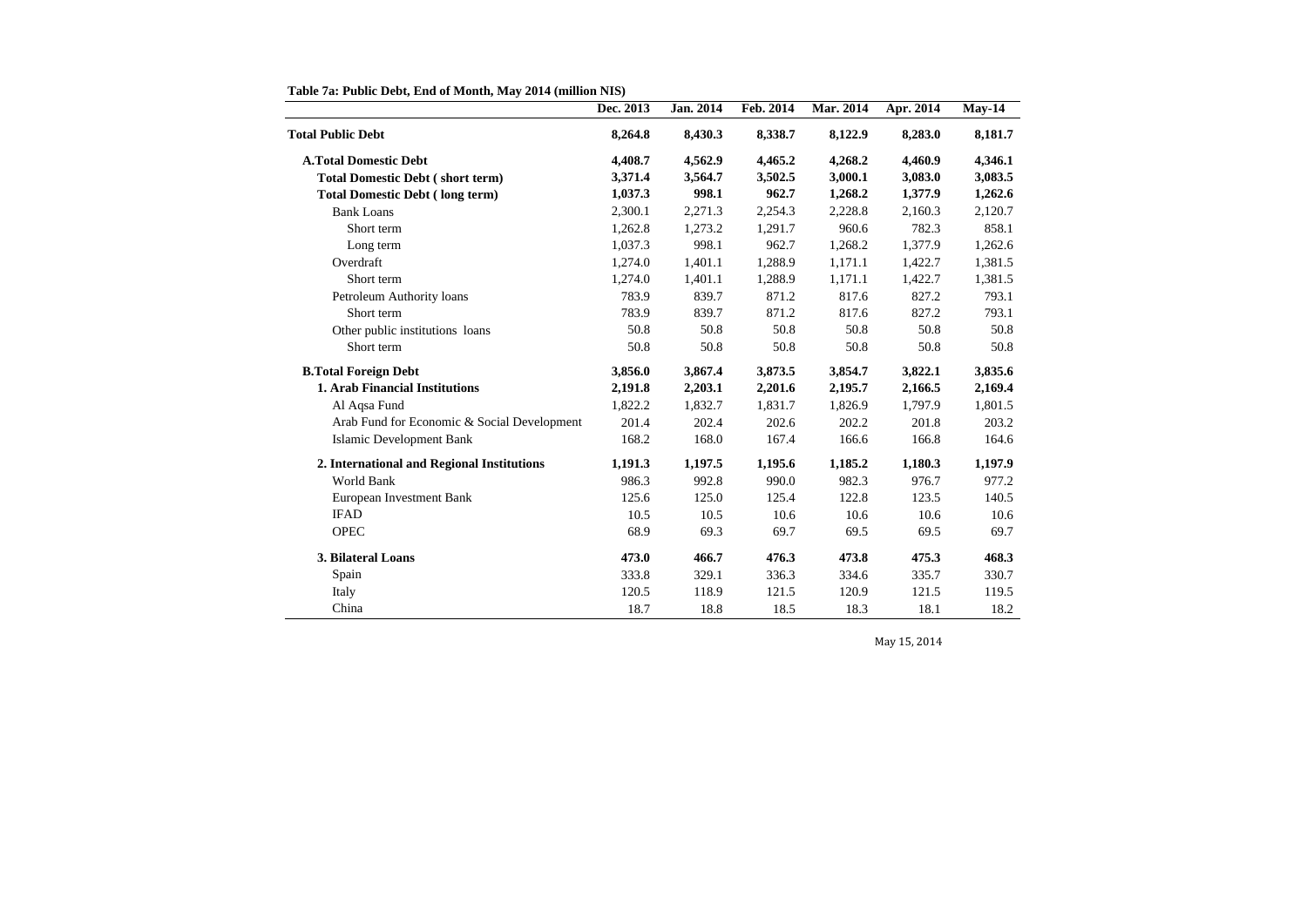# السلطة الوطنية ال<mark>فلسطينية</mark><br>وزارة الماللية **Ministry of Finance المالیة وزارة table7b: Gross External Debt Position. End of Month. .شھر كل نھایة .الخارجي الدین اجمالي وضع : 7جدول أیار .2014 (بالملیون دولار). (USD million (2014. May**

|                                                                                                                                                               | 2013             | 2014             | 2014             | 2014             | نيسان 2014             | أيار 2014    |                                                                                                                                                            |
|---------------------------------------------------------------------------------------------------------------------------------------------------------------|------------------|------------------|------------------|------------------|------------------------|--------------|------------------------------------------------------------------------------------------------------------------------------------------------------------|
|                                                                                                                                                               | <b>Dec 2013</b>  | Jan. 2014        | Feb. 2014        | Mar. 2014        | Apr. 2014              | May. 2014    |                                                                                                                                                            |
| <b>Central Government</b>                                                                                                                                     | 1,108.70         | 1,105.60         | 1,107.99         | 1,105.44         | 1,100.00               | 1,101.55     | المركزية                                                                                                                                                   |
| Short-term                                                                                                                                                    | 79.75            | 80.92            | 80.67            | 78.67            | 74.89                  | 70.36        |                                                                                                                                                            |
| Money market instruments                                                                                                                                      | 0.00             | 0.00             | 0.00             | 0.00             | 0.00                   | 0.00         |                                                                                                                                                            |
| Loans                                                                                                                                                         | 0.83             | 0.83             | 0.83             | 0.83             | 0.83                   | 0.83         |                                                                                                                                                            |
| Trade credits                                                                                                                                                 | 0.00             | 0.00             | 0.00             | 0.00             | 0.00                   | 0.00         |                                                                                                                                                            |
| Other debt liabilities*                                                                                                                                       | 0.00             | 0.00             | 0.00             | 0.00             | 0.00                   | 0.00         | $\ast$<br>الدين                                                                                                                                            |
| Arrears                                                                                                                                                       | 78.917           | 80.090           | 79.840           | 77.84            | 74.06                  | 69.53        |                                                                                                                                                            |
| Long-term<br>Bonds and notes                                                                                                                                  | 1,028.95<br>0.00 | 1,024.68<br>0.00 | 1,027.32<br>0.00 | 1,026.77<br>0.00 | 1,025.11<br>0.00       | 1,031.19     | طويل                                                                                                                                                       |
| Loans                                                                                                                                                         | 1,028.950        | 1,024.680        | 1,027.320        | 1,026.771        | 1,025.114              | 1,031.19     |                                                                                                                                                            |
| Trade credits                                                                                                                                                 | 0.00             | 0.00             | 0.00             | 0.00             | 0.00                   | 0.00         | تجارية                                                                                                                                                     |
| Other debt liabilities*                                                                                                                                       | 0.00             | 0.00             | 0.00             | 0.00             | 0.00                   | 0.00         |                                                                                                                                                            |
|                                                                                                                                                               |                  |                  |                  |                  |                        |              | النقديه                                                                                                                                                    |
| <b>Monetary Authorities</b><br>Short-term                                                                                                                     |                  |                  |                  |                  |                        | 0.00<br>0.00 |                                                                                                                                                            |
| Money market instruments                                                                                                                                      | 0.00             | 0.00             | 0.00             | 0.00             | 0.00                   | 0.00         | فصير                                                                                                                                                       |
| Loans                                                                                                                                                         | 0.00             | 0.00             | 0.00             | 0.00             | 0.00                   | 0.00         |                                                                                                                                                            |
| Currency and deposits                                                                                                                                         | 0.00             | 0.00             | 0.00             | 0.00             | 0.00                   | 0.00         |                                                                                                                                                            |
| Other debt liabilities*                                                                                                                                       | 0.00             | 0.00             | 0.00             | 0.00             | 0.00                   | 0.00         | $\ast$<br>الدين                                                                                                                                            |
|                                                                                                                                                               |                  |                  |                  |                  |                        |              |                                                                                                                                                            |
| Long-term                                                                                                                                                     |                  |                  |                  |                  |                        | 0.00         | طويل                                                                                                                                                       |
| Bonds and notes                                                                                                                                               | 0.00             | 0.00             | 0.00             | 0.00             | 0.00                   | 0.00         |                                                                                                                                                            |
| Loans                                                                                                                                                         | 0.00             | 0.00             | 0.00             | 0.00             | 0.00                   | 0.00         |                                                                                                                                                            |
| Currency and deposits                                                                                                                                         | 0.00             | 0.00             | 0.00             | 0.00             | 0.00                   | 0.00         | $\ast$                                                                                                                                                     |
| Other debt liabilities*                                                                                                                                       | 0.00             | 0.00             | 0.00             | 0.00             | 0.00                   | 0.00         | الدين                                                                                                                                                      |
| Banks (1)                                                                                                                                                     | 546.67           | 529.02           | 530.96           | 551.76           | 0.00                   | 652.93       | (1)                                                                                                                                                        |
| Short-term                                                                                                                                                    | 338.01           | 320.78           | 311.47           | 318.33           | 0.00                   | 360.98       |                                                                                                                                                            |
| Money market instruments                                                                                                                                      | 0.00             | 0.00             | 0.00             | 0.00             | 0.00                   | 0.00         |                                                                                                                                                            |
| Loans                                                                                                                                                         | 0.00             | 0.00             | 0.00             | 0.00             | 0.00                   | 0.00         |                                                                                                                                                            |
| <b>Currency and deposits</b>                                                                                                                                  | 338.01           | 320.78           | 311.47           | 318.33           | 0.00                   | 360.98       |                                                                                                                                                            |
| Other debt liabilities*                                                                                                                                       | 0.00             | 0.00             | 0.00             | 0.00             | 0.00                   | 0.00         | $\ast$<br>الدين                                                                                                                                            |
| Long-term                                                                                                                                                     | 208.65           | 208.24           | 219.49           | 233.43           | 0.00                   | 291.95       | طويل                                                                                                                                                       |
| Bonds and notes                                                                                                                                               | 0.00             | 0.00             | 0.00             | 0.00             | 0.00                   | 0.00         |                                                                                                                                                            |
| Loans                                                                                                                                                         | 0.00             | 0.00             | 0.00             | 0.00             | 0.00                   | 0.00         |                                                                                                                                                            |
| <b>Currency and deposits</b>                                                                                                                                  | 208.65           | 208.24           | 219.49           | 233.43           | 0.00                   | 291.95       |                                                                                                                                                            |
| Other debt liabilities*                                                                                                                                       | 0.00             | 0.00             | 0.00             | 0.00             | 0.00                   | 0.00         | $\ast$<br>الدين                                                                                                                                            |
| <b>Other Sectors</b>                                                                                                                                          | 43.00            | 43.00            | 43.00            | 43.00            | 43.00                  | 43.00        |                                                                                                                                                            |
| Short-term                                                                                                                                                    | 7.00             | 7.00             | 7.00             | 7.00             | 7.00                   | 7.00         | قصير                                                                                                                                                       |
| Money market instruments                                                                                                                                      | 0.00             | 0.00             | 0.00             | 0.00             | 0.00                   | 0.00         |                                                                                                                                                            |
| Loans                                                                                                                                                         | 7.00             | 7.00             | 7.00             | 7.00             | 7.00                   | 7.00         |                                                                                                                                                            |
| Currency and deposits                                                                                                                                         | 0.00             | 0.00             | 0.00             | 0.00             | 0.00                   | 0.00         |                                                                                                                                                            |
| Trade credits                                                                                                                                                 | 0.00             | 0.00             | 0.00             | 0.00             | 0.00                   | 0.00         |                                                                                                                                                            |
| Other debt liabilities*                                                                                                                                       | 0.00             | 0.00             | 0.00             | 0.00             | 0.00                   | 0.00         | ∗<br>الدين                                                                                                                                                 |
| Long-term                                                                                                                                                     | 36.00            | 36.00            | 36.00            | 36.00            | 36.00                  | 36.00        | طويل                                                                                                                                                       |
| Bonds and notes                                                                                                                                               | 0.00             | 0.00             | 0.00             | 0.00             | 0.00                   | 0.00         |                                                                                                                                                            |
| Loans                                                                                                                                                         | 36.00            | 36.00            | 36.00            | 36.00            | 36.00                  | 36.00        |                                                                                                                                                            |
| Currency and deposits                                                                                                                                         | 0.00             | 0.00             | 0.00             | 0.00             | 0.00                   | 0.00         |                                                                                                                                                            |
| Trade credits                                                                                                                                                 | 0.00             | 0.00             | 0.00             | 0.00             | 0.00                   | 0.00         |                                                                                                                                                            |
| Other debt liabilities*                                                                                                                                       | 0.00             | 0.00             | 0.00             | 0.00             | 0.00                   | 0.00         | ∗<br>الدين                                                                                                                                                 |
| <b>Direct Investment: Intercompany Lending</b>                                                                                                                | 18.00            | 18.00            | 18.00            | 18.00            | 18.00                  | 18.00        | فيما بين                                                                                                                                                   |
| Debt liabilities to affiliated enterprises                                                                                                                    | 0.00             | 0.00             | 0.00             | 0.00             | 0.00                   |              | الدين                                                                                                                                                      |
| Debt liabilities to direct investors                                                                                                                          | 18.00            | 18.00            | 18.00            | 18.00            | 18.00                  | 18.00        | الدين لمستثمرين مباشرين                                                                                                                                    |
|                                                                                                                                                               |                  |                  |                  |                  |                        |              |                                                                                                                                                            |
| <b>Gross External Debt</b>                                                                                                                                    | 1,716.37         | 1,695.62         | 1,699.95         | 1,718.20         | $\underline{1,161.00}$ | 1,815.48     | الدين                                                                                                                                                      |
| *Other debt liabilities are other liabilities in the IIP statement.<br>(1) Data related to this section will be available with one month lag.<br>Jun 15, 2014 |                  |                  |                  |                  |                        |              | * خصوم الدين الاخرى هي النز امات اخرى في بيان وضع الاستثمار  الدولي<br>(1) البيانات المتعلقة بهاذا القطاع ستكون متوفرة متاخرة بشّهر واحد.<br>15 أيار .2014 |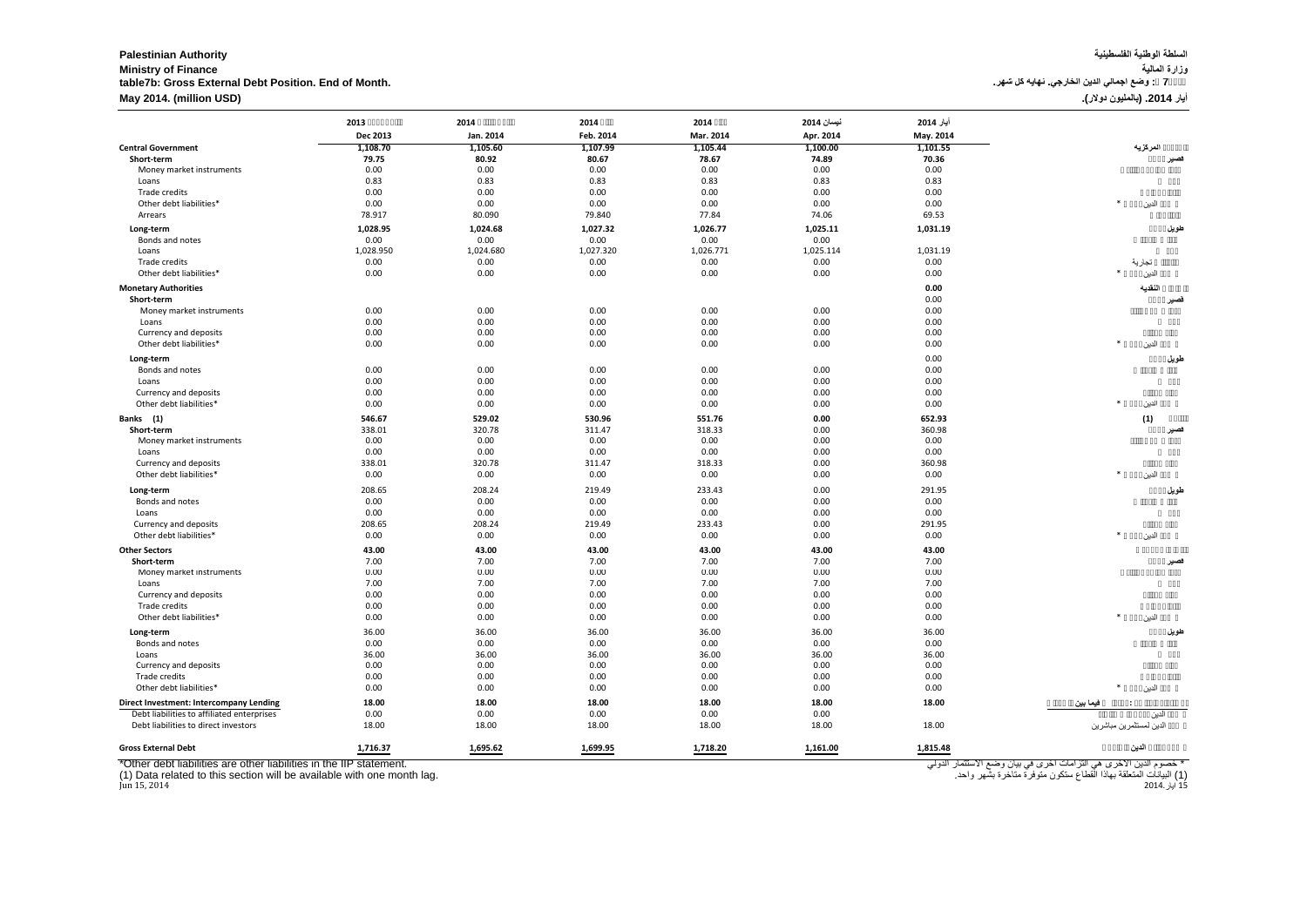# **السلطة الوطنیة الفلسطینیة Authority Palestinian Ministry of Finance المالیة وزارة table7b: Gross External Debt Position. End of Month. .شھر كل نھایة .الخارجي الدین اجمالي وضع : 7جدول**

|  | أيار 2014 (بالمليون شيقل). |  |  |
|--|----------------------------|--|--|
|--|----------------------------|--|--|

|                                                                        | 2013      | 2014      | 2014      | 2014      | نيسان 2014 | أيار 2014         |                         |
|------------------------------------------------------------------------|-----------|-----------|-----------|-----------|------------|-------------------|-------------------------|
|                                                                        | Dec. 2013 | Jan. 2014 | Feb. 2014 | Mar. 2014 | Apr. 2014  | May. 2014         |                         |
| <b>Central Government</b>                                              | 3,856.05  | 3,867.39  | 3,873.53  | 3,854.67  | 3,836.58   | 3,835.60          | المركزية                |
| Short-term                                                             | 277.37    | 283.06    | 282.03    | 274.32    | 274.31     | 245.00            | فصير                    |
| Money market instruments                                               | 0.00      | 0.00      | 0.00      | 0.00      | 0.00       | 0.00              |                         |
| Loans                                                                  | 2.90      | 2.91      | 2.91      | 2.90      | 2.89       | 2.90              |                         |
| Trade credits                                                          | 0.00      | 0.00      | 0.00      | 0.00      | 0.00       | 0.00              |                         |
| Other debt liabilities*                                                | 0.00      | 0.00      | 0.00      | 0.00      | 0.00       | 0.00              | الدين                   |
| Arrears                                                                | 274.476   | 280.150   | 279.120   | 271.412   | 271.412    | 242.100           |                         |
| Long-term                                                              | 3,578.68  | 3,584.33  | 3,591.50  | 3,580.35  | 3,562.27   | 3,590.60          | طويل                    |
| Bonds and notes                                                        | 0.00      | 0.00      | 0.00      | 0.00      | 0.00       | 0.00              |                         |
| Loans                                                                  | 3,578.675 | 3,584.330 | 3,591.498 | 3,580.35  | 3,562.27   | 3,590.60          |                         |
| Trade credits                                                          | 0.00      | 0.00      | 0.00      | 0.00      | 0.00       | 0.00              | تجارية                  |
| Other debt liabilities*                                                | 0.00      | 0.00      | 0.00      | 0.00      | 0.00       | 0.00              |                         |
| <b>Monetary Authorities</b>                                            | 0.00      | 0.00      | 0.00      | 0.00      | 0.00       | 0.00              | النقدية                 |
| Short-term                                                             | 0.00      | 0.00      | 0.00      | 0.00      | 0.00       | 0.00              | قصير                    |
| Money market instruments                                               | 0.00      | 0.00      | 0.00      | 0.00      | 0.00       | 0.00              |                         |
| Loans                                                                  | 0.00      | 0.00      | 0.00      | 0.00      | 0.00       | 0.00              |                         |
| Currency and deposits                                                  | 0.00      | 0.00      | 0.00      | 0.00      | 0.00       | 0.00              |                         |
| Other debt liabilities*                                                | 0.00      | 0.00      | 0.00      | 0.00      | 0.00       | 0.00              | الدبن                   |
| Long-term                                                              | 0.00      | 0.00      | 0.00      | 0.00      | 0.00       | 0.00              | طويل                    |
| Bonds and notes                                                        | 0.00      | 0.00      | 0.00      | 0.00      | 0.00       | 0.00              |                         |
| Loans                                                                  | 0.00      | 0.00      | 0.00      | 0.00      | 0.00       | 0.00              |                         |
| Currency and deposits                                                  | 0.00      | 0.00      | 0.00      | 0.00      | 0.00       | 0.00              |                         |
| Other debt liabilities*                                                | 0.00      | 0.00      | 0.00      | 0.00      | 0.00       | 0.00              | الدين                   |
| Banks (1)                                                              | 1,915.90  | 1,847.31  | 1,866.77  | 1,927.30  | 0.00       | 2,265.69          | (1)                     |
| Short-term                                                             | 1,184.63  | 1,120.15  | 1,095.09  | 1,111.94  | 0.00       | 1,252.61          | قصير                    |
| Money market instruments                                               | 0.00      | 0.00      | 0.00      | 0.00      | 0.00       | 0.00              |                         |
| Loans                                                                  | 0.00      | 0.00      | 0.00      | 0.00      | 0.00       | 0.00              |                         |
| Currency and deposits                                                  | 1,184.63  | 1,120.15  | 1,095.09  | 1,111.94  | 0.00       | 1,252.61          |                         |
| Other debt liabilities*                                                | 0.00      | 0.00      | 0.00      | 0.00      | 0.00       | 0.00              | $\ast$<br>الدين         |
| Long-term                                                              | 731.27    | 727.16    | 771.68    | 815.36    | 0.00       | 1,013.08          | طويل                    |
| Bonds and notes                                                        | 0.00      | 0.00      | 0.00      | 0.00      | 0.00       | 0.00              |                         |
| Loans                                                                  | 0.00      | 0.00      | 0.00      | 0.00      | 0.00       | 0.00              |                         |
| Currency and deposits                                                  | 731.27    | 727.16    | 771.68    | 815.36    | 0.00       | 1,013.08          |                         |
| Other debt liabilities*                                                | 0.00      | 0.00      | 0.00      | 0.00      | 0.00       | 0.00              | $\ast$<br>الدين         |
| <b>Other Sectors</b>                                                   | 149.55    | 150.41    | 150.42    | 149.94    | 149.43     | 149.73            |                         |
| Short-term                                                             | 24.35     | 24.49     | 24.49     | 24.41     | 24.33      | 24.37             | قصير                    |
| Money market instruments                                               | 0.00      | 0.00      | 0.00      | 0.00      | 0.00       | 0.00              |                         |
| Loans                                                                  | 24.35     | 24.49     | 24.49     | 24.41     | 24.33      | 24.37             |                         |
| Currency and deposits                                                  | 0.00      | 0.00      | 0.00      | 0.00      | 0.00       | 0.00              |                         |
| Trade credits                                                          | 0.00      | 0.00      | 0.00      | 0.00      | 0.00       | 0.00              |                         |
| Other debt liabilities*                                                | 0.00      | 0.00      | 0.00      | 0.00      | 0.00       | 0.00              | الدين                   |
| Long-term                                                              | 125.21    | 125.93    | 125.93    | 125.53    | 125.10     | 125.35            | طويل                    |
| Bonds and notes                                                        | 0.00      | 0.00      | 0.00      | 0.00      | 0.00       | 0.00              |                         |
| Loans                                                                  | 125.21    | 125.93    | 125.93    | 125.53    | 125.10     | 125.35            |                         |
| Currency and deposits                                                  | 0.00      | 0.00      | 0.00      | 0.00      | 0.00       | 0.00              |                         |
| Trade credits                                                          | 0.00      | 0.00      | 0.00      | 0.00      | 0.00       | 0.00              |                         |
| Other debt liabilities*                                                | 0.00      | 0.00      | 0.00      | 0.00      | 0.00       | 0.00              | الدبر َ                 |
| <b>Direct Investment: Intercompany Lending</b>                         | 62.60     | 62.96     | 62.96     | 62.96     | 62.55      | 62.68             | فيما بين                |
| Debt liabilities to affiliated enterprises                             | 0.00      | 0.00      | 0.00      | 0.00      | 0.00       | 0.00              | الدين                   |
| Debt liabilities to direct investors                                   | 62.60     | 62.96     | 62.96     | 62.96     | 62.55      | 62.68             | الدبن لمستثمرين مباشرين |
|                                                                        |           |           |           |           |            |                   |                         |
| <b>Gross External Debt</b>                                             | 5,984.11  | 5,928.08  | 5,953.68  | 5,994.87  | 4,048.55   | 6,313.69          | الدين                   |
| *Other debt liabilities are other liabilities in the IIP statement.    |           |           |           |           |            |                   | الدين<br>بيان<br>هي     |
| (1) Data related to this section will be available with one month lag. |           |           |           |           |            | بشهر<br>$\bullet$ | (1) البيانات<br>بهاذا   |

15 أیار2014. 2014 15, Jun

**May 2014. (million NIS)**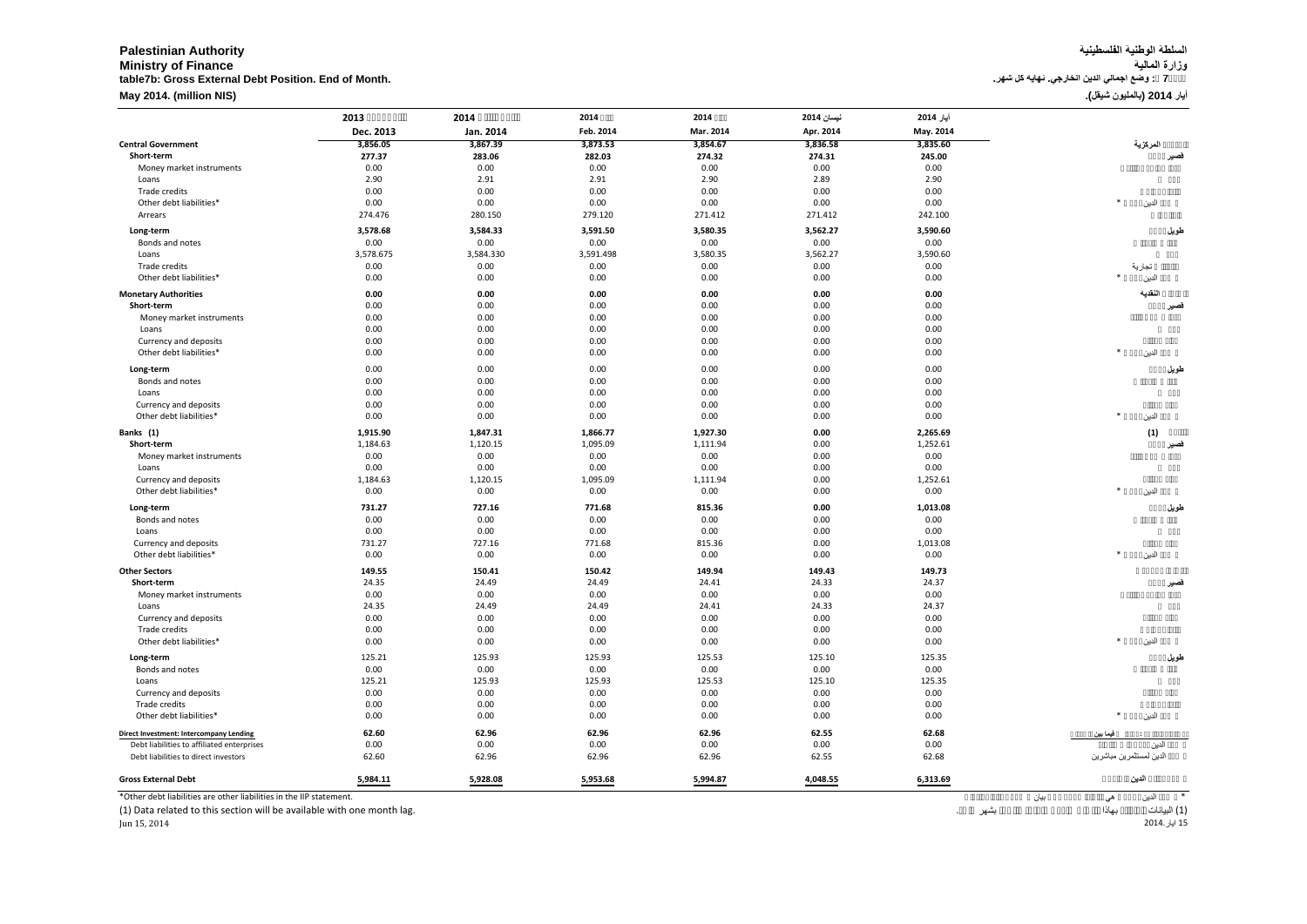### **Table 8a. Fiscal Operations: Transfers, (Commitment Basis)May 2014, million NIS.\***

|                                                                 | Jan     | Feb     | Mar     | Apr     | May     | Q <sub>1</sub> | Jan-May  | <b>Budget</b><br>2014 | <b>Actual as</b><br>% of Budget |
|-----------------------------------------------------------------|---------|---------|---------|---------|---------|----------------|----------|-----------------------|---------------------------------|
| 1. Social assistance benefits                                   | 122.408 | 71.839  | 70.933  | 191.507 | 71.540  | 265.180        | 528.227  |                       |                                 |
| Social assistance                                               | 59.175  | 8.386   | 7.399   | 128.300 | 7.955   | 74.960         | 211.215  |                       |                                 |
| Assistance to vulnerable families                               | 45.285  | 45.465  | 45.539  | 45.230  | 45.629  | 136.289        | 227.148  |                       |                                 |
| Unemployment benefits                                           | 17.948  | 17.989  | 17.995  | 17.977  | 17.956  | 53.932         | 89.865   |                       |                                 |
| 2. Social security benefits (civilian and military pensions)    | 81.291  | 83.164  | 84.704  | 84.253  | 88.490  | 249.159        | 421.901  |                       |                                 |
| 3. Assistance for prisoners and detainees                       | 21.761  | 19.803  | 20.919  | 18.535  | 17.569  | 62.484         | 98.588   |                       |                                 |
| 4. Payments to NGOs and civil society & universities            | 4.538   | 8.585   | 6.489   | 14.385  | 3.625   | 19.612         | 37.622   |                       |                                 |
| 5. Compensation for damages & emergency expenditures - Reserves | 5.155   | 0.711   | 2.322   | 25.073  | 13.736  | 8.187          | 46.996   |                       |                                 |
| 6. Local government support                                     | 4.202   | 7.008   | 4.164   | 4.368   | 4.480   | 15.373         | 24.222   |                       |                                 |
| 7. Other transfers                                              | 0.568   | 0.966   | 5.006   | 0.570   | 0.643   | 6.540          | 7.752    |                       |                                 |
| 8. Assistance to released prisoners                             | 0.160   | 7.341   | 1.921   | 1.058   | 1.053   | 9.422          | 11.533   |                       |                                 |
| 9. Educational subsidies & scholarships                         | 1.057   | 0.663   | 0.994   | 2.948   | 1.859   | 2.714          | 7.521    |                       |                                 |
| <b>Total</b>                                                    | 241.141 | 200.080 | 197.452 | 342.696 | 202.995 | 638.672        | 1184.363 | 3,162                 | 37.5%                           |

June 15 , 2014

### **Table 8b. Fiscal Operations: Transfers, (Cash Basis) May 2014, million NIS.\***

|                                                                 | Jan     | Feb     | Mar     | Apr     | May     | Q <sub>1</sub> | Jan-May  | <b>Budget</b><br>2014 | <b>Actual as</b><br>% of Budget |
|-----------------------------------------------------------------|---------|---------|---------|---------|---------|----------------|----------|-----------------------|---------------------------------|
| 1. Social assistance benefits                                   | 192.596 | 71.328  | 70.599  | 190.463 | 71.192  | 334.523        | 596.178  |                       |                                 |
| Social assistance                                               | 129.363 | 7.874   | 7.065   | 127.256 | 7.607   | 144.302        | 279.165  |                       |                                 |
| Assistance to vulnerable families                               | 45.285  | 45.465  | 45.539  | 45.230  | 45.629  | 136.289        | 227.148  |                       |                                 |
| Unemployment benefits                                           | 17.948  | 17.989  | 17.995  | 17.977  | 17.956  | 53.932         | 89.865   |                       |                                 |
| 2. Social security benefits (civilian and military pensions)    | 81.285  | 83.164  | 84.704  | 84.253  | 88.490  | 249.153        | 421.895  |                       |                                 |
| 3. Assistance for prisoners and detainees                       | 21.761  | 19.678  | 20.143  | 18.129  | 17.534  | 61.583         | 97.246   |                       |                                 |
| 4. Payments to NGOs and civil society & universities            | 4.413   | 1.618   | 4.163   | 8.263   | 2.955   | 10.194         | 21.412   |                       |                                 |
| 5. Compensation for damages & emergency expenditures - Reserves | 1.601   | 0.095   | 2.147   | 11.954  | 13.395  | 3.843          | 29.192   |                       |                                 |
| 6. Local government support                                     | 4.202   | 4.913   | 1.722   | 0.705   | 3.446   | 10.836         | 14.987   |                       |                                 |
| 7. Other transfers                                              | 0.551   | 0.966   | 5.006   | 0.453   | 0.643   | 6.522          | 7.618    |                       |                                 |
| 8. Assistance to released prisoners                             | 0.133   | 6.666   | 1.104   | 0.389   | 0.698   | 7.902          | 8.990    |                       |                                 |
| 9. Educational subsidies & scholarships                         | 0.020   | 0.000   | 0.000   | 0.900   | 0.345   | 0.020          | 1.265    |                       |                                 |
| <b>Total</b>                                                    | 306.562 | 188.428 | 189.587 | 315.508 | 198.697 | 684.577        | 1198.783 | 3,162                 | 37.9%                           |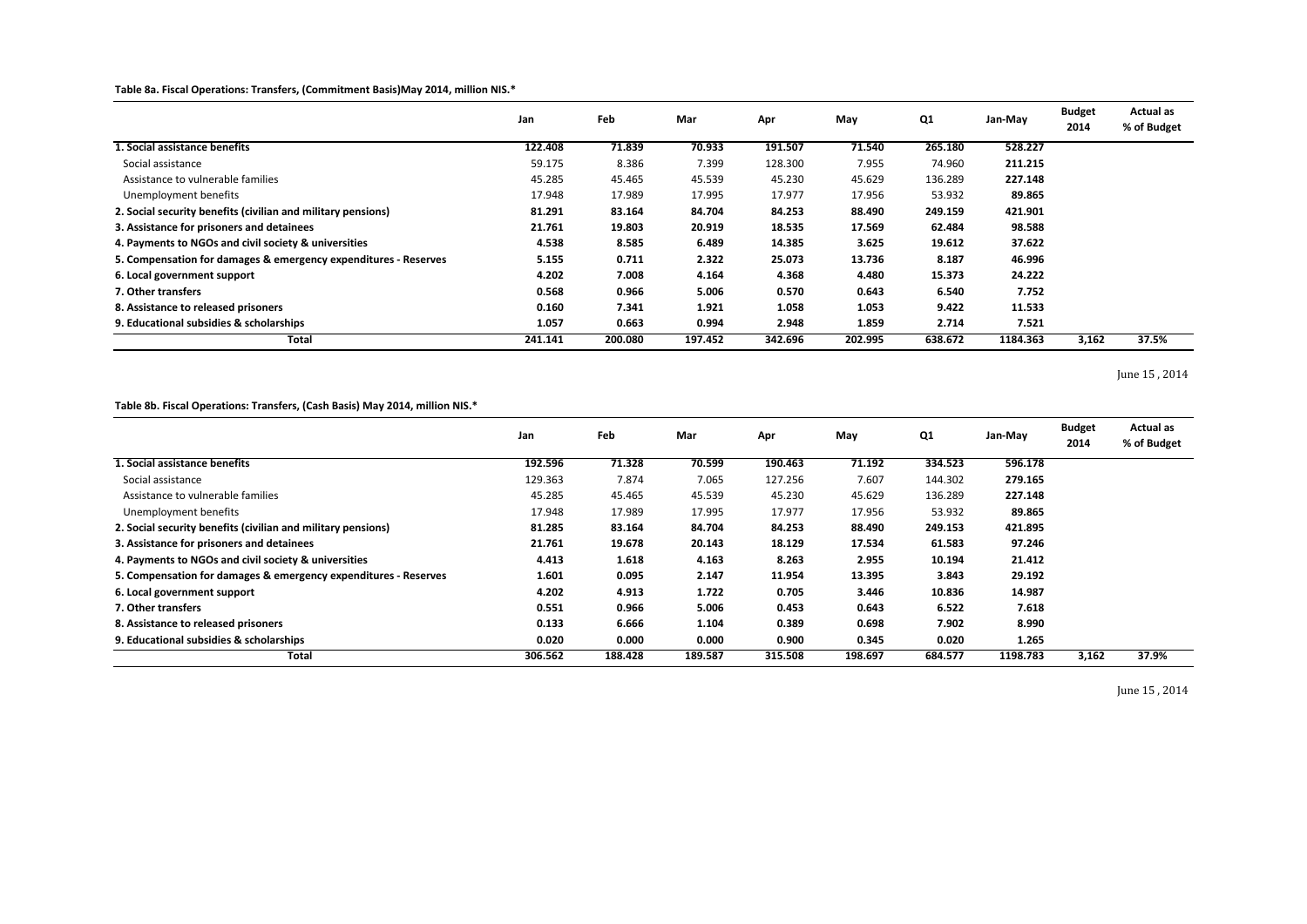**Table 9-A: Functional Expenditures (Commitment Basis), May 2014 (thousand NIS). (1)**

|                                                 | <b>Total</b><br>used of goods<br>social<br>interest<br>wage | transfared   | capital      | dev            |                  |                |                |              |
|-------------------------------------------------|-------------------------------------------------------------|--------------|--------------|----------------|------------------|----------------|----------------|--------------|
|                                                 | <b>Expenditure</b>                                          |              | contribution | and services   |                  |                |                |              |
| 1. General public services                      | 132,035                                                     | 53,525       | 3,691        | 24,213         | 8,486            | 29,772         | 540            | 11,808       |
| President's Office                              | 18,930                                                      | 8,867        | 740          | 8,173          | $\mathbf 0$      | $\mathbf 0$    | 129            | 1,020        |
| P.L.O. Institutions                             | 25,947                                                      | 9,680        | 366          | 8,434          | 0                | 7,113          | 26             | 327          |
| Legislative Council                             | 3,053                                                       | 1,515        | 170          | 97             | 0                | 1,272          | $\Omega$       | $\mathbf{0}$ |
| Ministers' Council                              | 1,923                                                       | 1,496        | 119          | 308            | 0                | 0              | 0              | $\mathbf{0}$ |
| Financial and Administrative Control Departmen  | 1,112                                                       | 794          | 89           | 230            | $\boldsymbol{0}$ | 0              | $\mathbf 0$    | $\mathbf 0$  |
| Ministry of Local Government                    | 8,806                                                       | 1,950        | 175          | 209            | $\mathbf 0$      | 3,446          | $-1$           | 3,028        |
| Ministry of Finance                             | 15,336                                                      | 8,295        | 809          | 970            | 0                | 0              | $\mathbf{0}$   | 5,262        |
| Ministry of Foreign Affairs                     | 3,931                                                       | 3,426        | 239          | 266            | 0                | 0              | $\Omega$       | 0            |
| Embassies                                       | 12,640                                                      | 7,693        | 0            | 3,613          | 0                | 949            | 386            | $\mathbf{0}$ |
| <b>Negotiations Affairs Department</b>          | 165                                                         | 91           | 10           | 64             | 0                | 0              | $\Omega$       | 0            |
| <b>General Personnel Office</b>                 | 8,518                                                       | 7,474        | 790          | 254            | 0                | 0              | $\Omega$       | $\Omega$     |
| Palestinian Central Bureau of Statistics        | 1,324                                                       | 1,055        | 111          | 158            | $\mathbf 0$      | 0              | $\Omega$       | $\Omega$     |
| Ministry of Planning and Administrative Develor | 685                                                         | 585          | 63           | 37             | 0                | 0              | $\mathbf 0$    | $\Omega$     |
| Ministry of Jerusalem Affairs                   | 4,643                                                       | 603          | 12           | 700            | $\boldsymbol{0}$ | 1,678          | $\mathbf 0$    | 1,651        |
| Non Governmental Organization                   | 1,796                                                       | $\mathbf{0}$ | $\mathbf 0$  | $\mathbf 0$    | $\mathbf 0$      | 1,277          | $\Omega$       | 519          |
| <b>Central Election Committee</b>               | 700                                                         | $\mathbf{0}$ | 0            | 700            | $\Omega$         | 0              | $\mathbf{0}$   | $\mathbf{0}$ |
| <b>General Expenditures</b>                     | 643                                                         | $\Omega$     | 0            | $\mathbf 0$    | $\mathbf 0$      | 643            | $\mathbf 0$    | $\Omega$     |
| <b>Public Debt Interest Payments</b>            | 8,486                                                       | 0            | 0            | $\mathbf 0$    | 8,486            | $\mathbf 0$    | $\Omega$       | $\Omega$     |
| <b>Financial Reserves</b>                       | 13,395                                                      | 0            | 0            | 0              | 0                | 13,395         | $\Omega$       | $\Omega$     |
| 2. Defense                                      | 0                                                           | $\Omega$     | 0            | $\overline{0}$ | 0                | 0              | $\mathbf{0}$   | $\Omega$     |
| 3. Public order and safety                      | 326,445                                                     | 259,385      | 25,051       | 29,349         | 0                | $\overline{0}$ | 958            | 11,701       |
| Ministry of Interior and National Security      | 313,843                                                     | 249,290      | 24,046       | 27,913         | $\mathbf 0$      | $\pmb{0}$      | 958            | 11,635       |
| Ministry of Justice                             | 3,755                                                       | 3,157        | 327          | 241            | $\mathbf 0$      | 0              | $\mathbf{0}$   | 31           |
| Supreme Judicial Council                        | 6,994                                                       | 5,307        | 546          | 1,105          | 0                | 0              | $\mathbf{0}$   | 35           |
| The Higher Judicial Council                     | 1,853                                                       | 1,631        | 132          | 89             | 0                | 0              | $\mathbf 0$    | $\mathbf 0$  |
| 4. Economic affairs                             | 23,518                                                      | 19,049       | 1,804        | 1,583          | 0                | 0              |                | 1,051        |
| Ministry of National Economy                    | 4,233                                                       | 3,421        | 350          | 401            | $\mathbf 0$      | 0              | $\frac{31}{3}$ | 58           |
| Specifications and Standards Office             | 713                                                         | 503          | 50           | 87             | $\mathbf 0$      | 0              | 0              | 73           |
| Ministry of Agriculture                         | 6,652                                                       | 5,600        | 483          | 327            | 0                | 0              | $\mathbf 0$    | 243          |
| Ministry of Energy and Natural Resources        | 1,461                                                       | 717          | 75           | 14             | 0                | 0              | $\Omega$       | 655          |
| Ministry of Transportation                      | 4,099                                                       | 3,505        | 361          | 234            | 0                | 0              | $\Omega$       | 0            |
| Ministry of Communications and Information Te   | 2,629                                                       | 2,165        | 184          | 260            | $\mathbf 0$      | 0              | 0              | 21           |
| Ministry of Tourism and Antiquities             | $\mathbf 0$                                                 | $\mathbf 0$  | 0            | $\mathbf 0$    | 0                | 0              | $\mathbf 0$    | $\mathbf 0$  |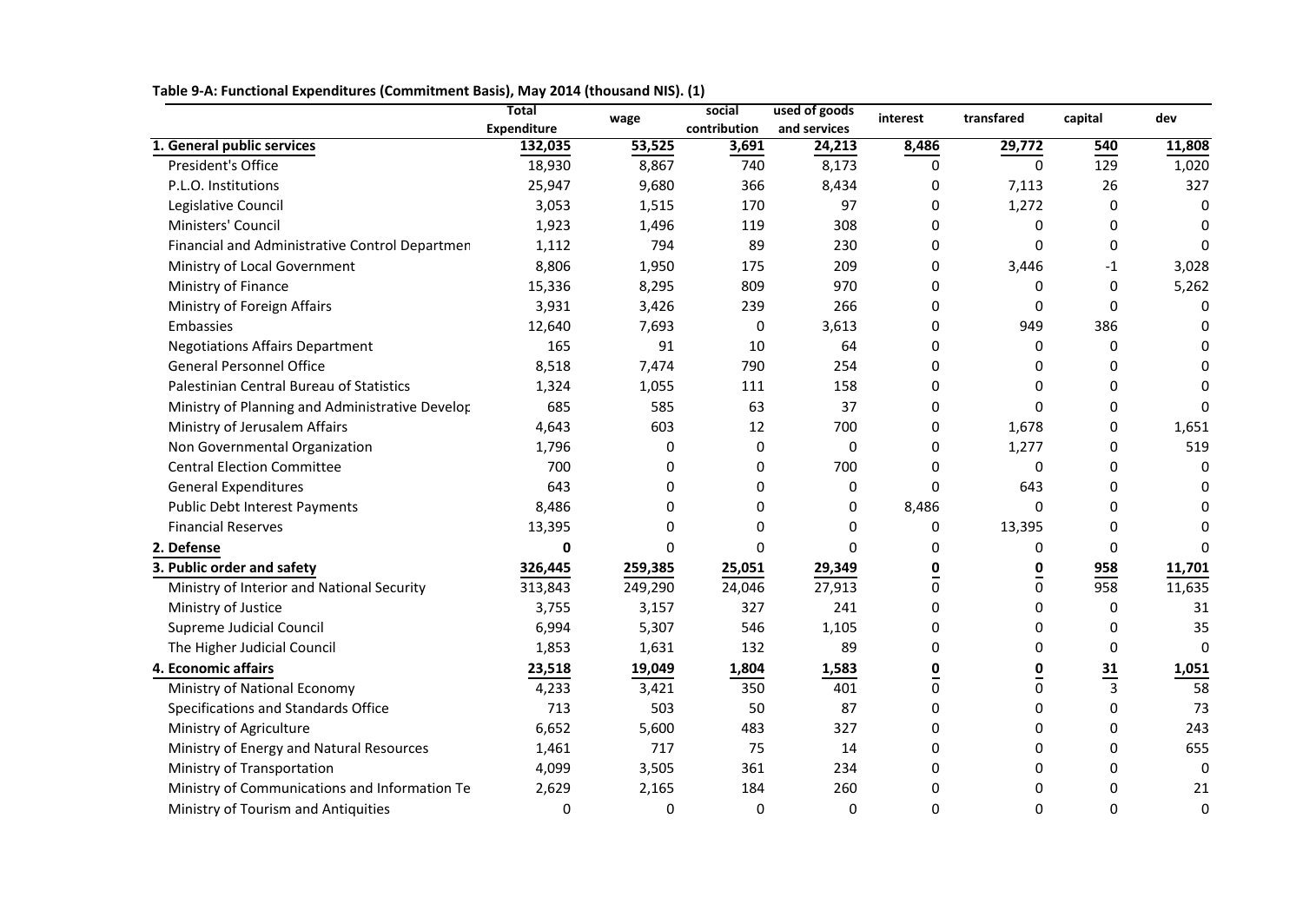| Ministry of Labor                           | 3,139     | 2,655   | 251                       | 206     | 0        | 0        | 27             | 0            |
|---------------------------------------------|-----------|---------|---------------------------|---------|----------|----------|----------------|--------------|
| General Authority for Investment Promotion  | 289       | 222     | 24                        | 42      | 0        | 0        | $\Omega$       | $\Omega$     |
| <b>Industrial Zones Board</b>               | 303       | 262     | 28                        | 14      | 0        | 0        | $\Omega$       | 0            |
| 5. Environmental protection                 | 991       | 798     | $\underline{\mathbf{88}}$ | 103     | 0        | 0        | 2              | 0            |
| <b>Environmental Quality Authority</b>      | 991       | 798     | 88                        | 103     | $\Omega$ | $\Omega$ | $\overline{2}$ | $\Omega$     |
| 6. Housing and community amenities          | 15,518    | 6,286   | 557                       | 5,543   | 0        | 0        | 50             | 3,081        |
| Ministry of Public Works and Housing        | 6,466     | 3,519   | 320                       | 206     | 0        | 0        | $rac{1}{0}$    | 2,422        |
| Land Authority                              | 2,404     | 1,573   | 138                       | 235     | 0        | 0        | <sup>0</sup>   | 458          |
| Palestinian Water Authority                 | 6,649     | 1,194   | 100                       | 5,103   | 0        | 0        | 50             | 201          |
| 7. Health                                   | 158,077   | 55,029  | 4,865                     | 97,565  | 0        | 0        | 352            | 266          |
| Ministry of Health                          | 158,077   | 55,029  | 4,865                     | 97,565  | 0        | 0        | 352            | 266          |
| 8. Recreation, culture, and religion        | 34,134    | 19,951  | 1,826                     | 7,982   | 0        | 0        | 531            | 3,843        |
| Ministry of Youth and Sports                | 5,413     | 1,989   | 201                       | 1,299   | 0        | 0        | 11             | 1,913        |
| Ministry of Culture                         | 1,476     | 917     | 86                        | 233     | 0        | 0        | 4              | 236          |
| Ministry of Information                     | 738       | 580     | 47                        | 49      | $\Omega$ | 0        | 62             | $\Omega$     |
| The Palestinian News Agency - WAFA          | 13,998    | 5,589   | 539                       | 5,937   | 0        | 0        | 421            | 1,511        |
| The Ministry of Awgaf and Religious Affairs | 10,411    | 9,338   | 822                       | 251     | 0        | 0        | $\mathbf 0$    | $\Omega$     |
| Dar Al Fatwa and Islamic Research           | 2,097     | 1,539   | 131                       | 212     | 0        | 0        | 33             | 182          |
| 9. Education                                | 210,639   | 169,237 | 16,207                    | 13,194  | 0        | 345      |                | 11,654       |
| Ministry of Education                       | 210,639   | 169,237 | 16,207                    | 13,194  | 0        | 345      | $rac{2}{2}$    | 11,654       |
| Ministry of Higher Education                | 0         | 0       | 0                         | 0       | 0        | 0        | $\Omega$       | $\mathbf{0}$ |
| 10. Social protection                       | 189,882   | 14,739  | 709                       | 833     | 0        | 168,581  | $\frac{33}{1}$ | 4,987        |
| Ministry of Social Affairs                  | 75,221    | 4,755   | 485                       | 498     | 0        | 64,523   | 16             | 4,943        |
| Ministry of Women's Affairs                 | 564       | 377     | 37                        | 120     | 0        | 0        | 17             | 13           |
| <b>Retirees Pension Allowances</b>          | 85,826    | 0       | 0                         | 0       | 0        | 85,826   | 0              | $\Omega$     |
| Ministry of Prisoners Affairs               | 28,272    | 9,607   | 188                       | 215     | 0        | 18,233   | $\Omega$       | 30           |
| <b>Totals</b>                               | 1,091,239 | 597,999 | 54,799                    | 180,366 | 8,486    | 198,697  | 2,499          | 48,392       |

(1)The categories of wages and salaries, social contributions are in commitment basis. The categories of use of goods and services and development expenditure, and interest payments are cash in basis. The other categories differ from commitment basis by the amount of transactions in-process in the system.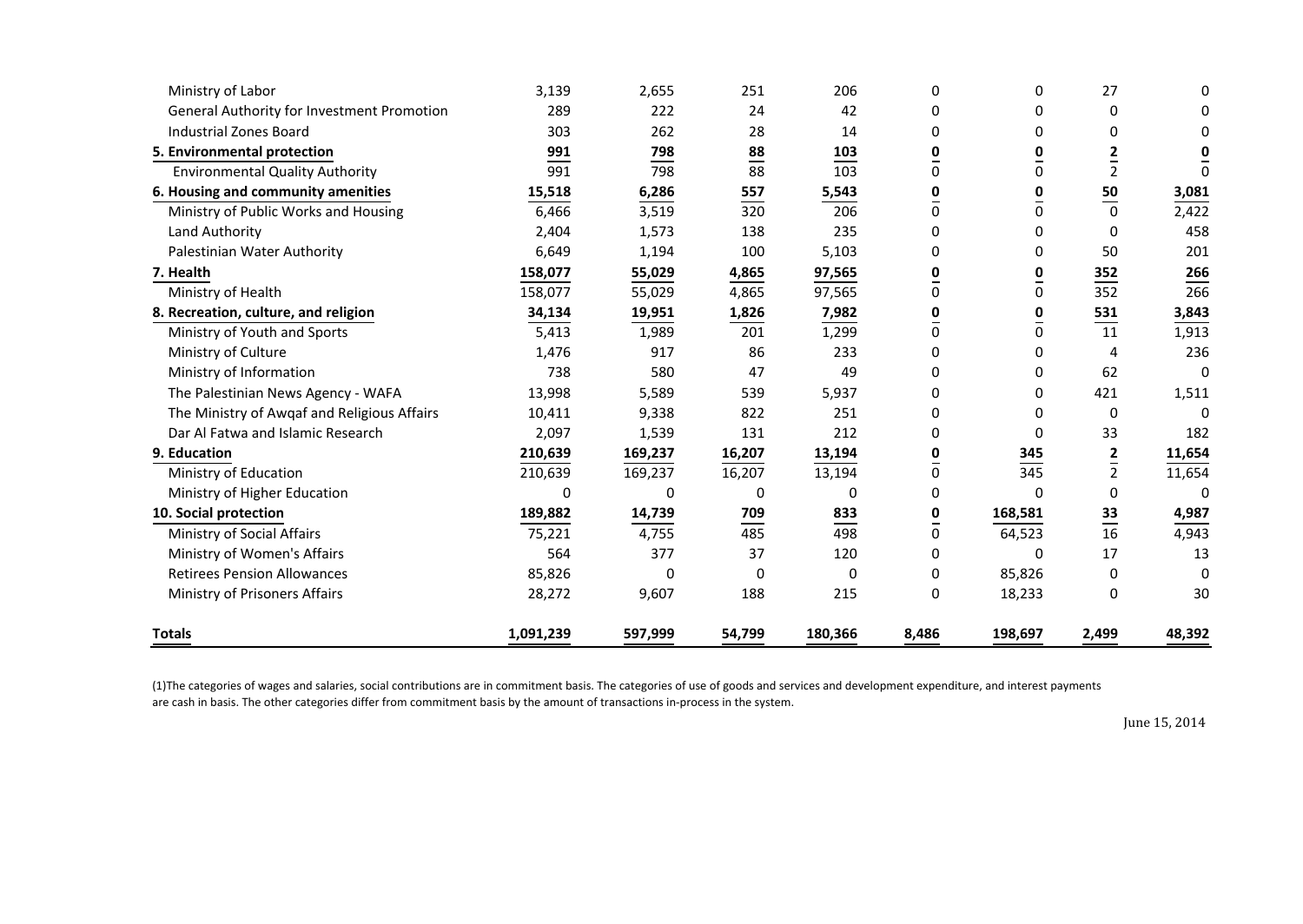**Table 9-B: Functional Expenditures (Commitment Basis), Jan-May 2014 (thousand NIS). (1)**

|                                                 | <b>Total</b>       | wage      | social       | used of goods | interest | transfared     | capital       | dev          |
|-------------------------------------------------|--------------------|-----------|--------------|---------------|----------|----------------|---------------|--------------|
|                                                 | <b>Expenditure</b> |           | contribution | and services  |          |                |               |              |
| 1. General public services                      | 732,458            | 269,528   | 18,872       | 172,945       | 47,598   | 110,812        | 2,667         | 110,035      |
| President's Office                              | 147,946            | 45,637    | 4,243        | 50,624        | 0        | 0              | 948           | 46,493       |
| P.L.O. Institutions                             | 130,783            | 47,679    | 1,826        | 42,242        | 0        | 35,733         | 172           | 3,131        |
| Legislative Council                             | 19,593             | 7,610     | 850          | 4,775         | 0        | 6,358          | 0             | $\Omega$     |
| Ministers' Council                              | 13,548             | 7,690     | 614          | 2,582         | 0        | 0              | 52            | 2,609        |
| Financial and Administrative Control Departmen  | 5,357              | 3,922     | 441          | 993           | 0        | 0              | $\Omega$      |              |
| Ministry of Local Government                    | 77,496             | 9,576     | 864          | 18,659        | 0        | 14,987         | 15            | 33,396       |
| Ministry of Finance                             | 66,296             | 43,705    | 4,030        | 5,503         | 0        | 0              | 161           | 12,897       |
| Ministry of Foreign Affairs                     | 20,142             | 17,669    | 1,221        | 1,001         | 0        | 0              | 11            | 241          |
| Embassies                                       | 76,895             | 37,494    | 0            | 33,898        | 0        | 4,340          | 1,164         | 0            |
| <b>Negotiations Affairs Department</b>          | 848                | 466       | 48           | 273           | 0        | 0              | 61            | 0            |
| <b>General Personnel Office</b>                 | 42,575             | 36,948    | 3,859        | 1,605         | 0        | 0              | 74            | 90           |
| Palestinian Central Bureau of Statistics        | 12,453             | 5,181     | 560          | 1,657         | 0        | 0              | -8            | 5,063        |
| Ministry of Planning and Administrative Develop | 3,461              | 2,874     | 259          | 238           | 0        | 0              | 0             | 89           |
| Ministry of Jerusalem Affairs                   | 19,569             | 3,079     | 55           | 6,112         | 0        | 5,834          | 9             | 4,480        |
| Non Governmental Organization                   | 7,796              | 0         | 0            | 0             | 0        | 6,750          | 0             | 1,045        |
| <b>Central Election Committee</b>               | 3,433              | 0         | 0            | 2,933         | 0        | 0              | 0             | 500          |
| <b>General Expenditures</b>                     | 7,627              |           | 0            | 0             | 0        | 7,618          |               | $\Omega$     |
| <b>Public Debt Interest Payments</b>            | 47,598             |           | $\Omega$     | 0             | 47,598   | 0              | 0             | 0            |
| <b>Financial Reserves</b>                       | 29,043             | 0         | 0            | $-149$        | 0        | 29,192         | 0             | 0            |
| 2. Defense                                      | 0                  | 0         | $\Omega$     | 0             | 0        | 0              | 0             | 0            |
| 3. Public order and safety                      | 1,604,992          | 1,284,717 | 123,942      | 133,509       | 0        | 0              | 3,279         | 59,544       |
| Ministry of Interior and National Security      | 1,542,989          | 1,234,469 | 118,885      | 127,570       | 0        | $\Omega$       | 3,151         | 58,914       |
| Ministry of Justice                             | 19,416             | 15,555    | 1,687        | 1,752         | 0        | 0              | 38            | 385          |
| Supreme Judicial Council                        | 32,722             | 26,528    | 2,714        | 3,269         | 0        | 0              | 0             | 211          |
| The Higher Judicial Council                     | 9,866              | 8,166     | 656          | 918           | 0        | 0              | 91            | 35           |
| 4. Economic affairs                             | 198,467            | 94,027    | 9,039        | 11,723        | 0        | 3,000          | 345           | 80,333       |
| Ministry of National Economy                    | 21,224             | 16,792    | 1,755        | 1,930         | 0        | 0              | 14            | 733          |
| Specifications and Standards Office             | 3,474              | 2,426     | 259          | 643           | 0        |                | 55            | 92           |
| Ministry of Agriculture                         | 38,986             | 27,441    | 2,406        | 2,606         | 0        | 0              | $30\,$        | 6,503        |
| Ministry of Energy and Natural Resources        | 79,823             | 3,513     | 378          | 397           | 0        | 3,000          | 1             | 72,534       |
| Ministry of Transportation                      | 22,255             | 17,581    | 1,799        | 2,766         | 0        | 0              | 110           | $\Omega$     |
| Ministry of Communications and Information Te   | 13,923             | 10,892    | 936          | 1,537         | 0        | 0              | 87            | 471          |
| Ministry of Tourism and Antiquities             | 0                  | 0         | 0            | 0             | 0        | 0              | 0             | 0            |
| Ministry of Labor                               | 15,795             | 13,054    | 1,256        | 1,451         | 0        | 0              | 34            | 0            |
| General Authority for Investment Promotion      | 1,435              | 1,094     | 120          | 221           | 0        | 0              | 1             | 0            |
| <b>Industrial Zones Board</b>                   | 1,551              | 1,235     | 131          | 172           | 0        | 0              | 13            | 0            |
| 5. Environmental protection                     | 4,885              | 4,016     | 444          | 416           | 0        | $\overline{0}$ |               | 1            |
| <b>Environmental Quality Authority</b>          | 4,885              | 4,016     | 444          | 416           | 0        | 0              | $\frac{8}{8}$ | $\mathbf{1}$ |